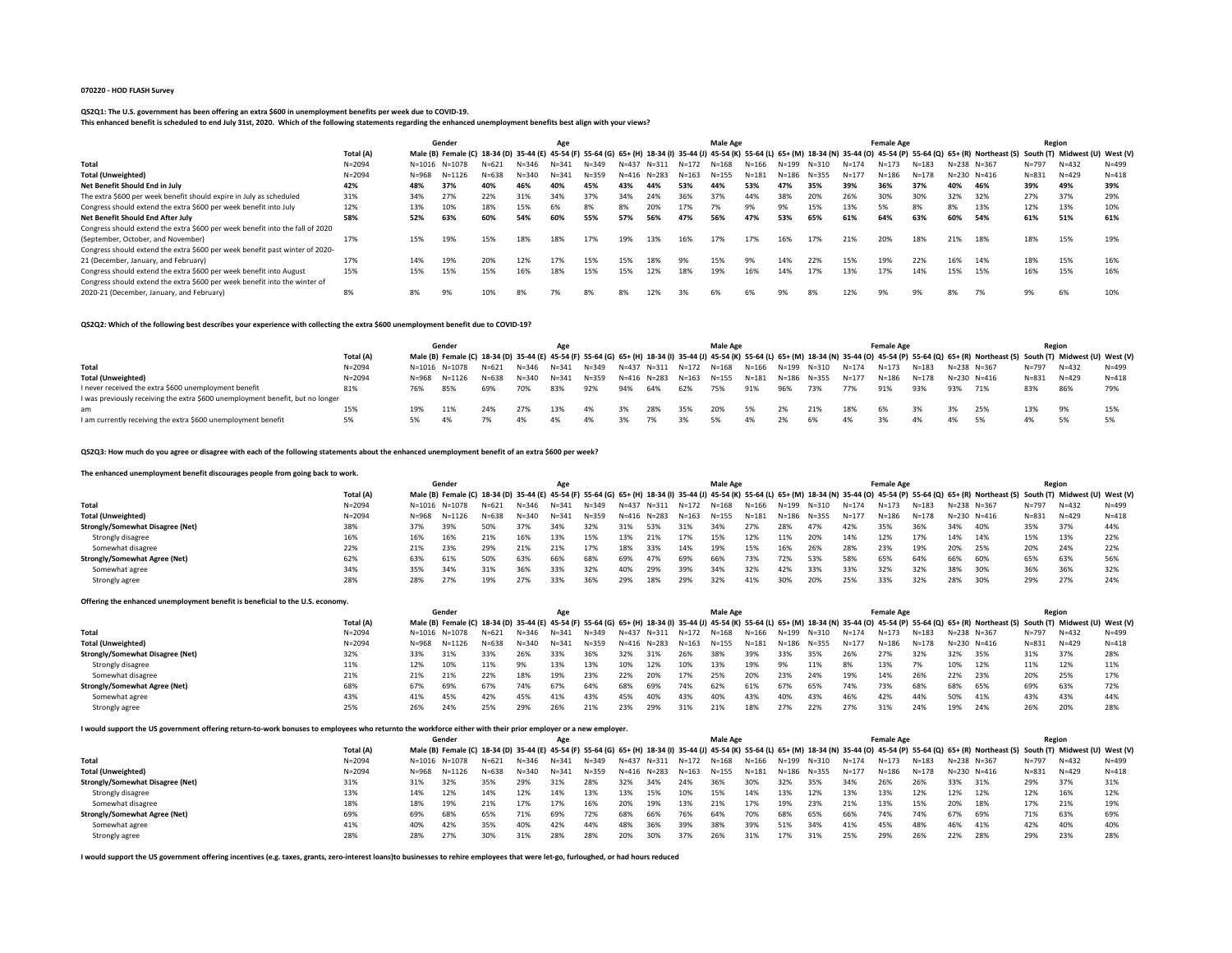|                                      |            |       | Gender        |           |           | Age       |           |           |           |           | <b>Male Age</b> |           |           |           |           | <b>Female Age</b> |           |     |                                                                                                                                                                                                                  |           | Region    |           |
|--------------------------------------|------------|-------|---------------|-----------|-----------|-----------|-----------|-----------|-----------|-----------|-----------------|-----------|-----------|-----------|-----------|-------------------|-----------|-----|------------------------------------------------------------------------------------------------------------------------------------------------------------------------------------------------------------------|-----------|-----------|-----------|
|                                      | Total (A)  |       |               |           |           |           |           |           |           |           |                 |           |           |           |           |                   |           |     | Male (B) Female (C) 18-34 (D) 35-44 (E) 45-54 (F) 55-64 (G) 65+ (H) 18-34 (I) 35-44 (J) 45-54 (K) 55-64 (L) 65+ (M) 18-34 (N) 35-44 (O) 45-54 (P) 55-64 (Q) 65+ (R) Northeast (S) South (T) Midwest (U) West (V) |           |           |           |
| Total                                | $N = 2094$ |       | N=1016 N=1078 | $N = 621$ | $N = 346$ | $N = 341$ | $N = 349$ | $N = 437$ | $N = 311$ | $N = 172$ | N=168           | $N = 166$ | $N = 199$ | N=310     | $N = 174$ | $N = 173$         | $N = 183$ |     | N=238 N=367                                                                                                                                                                                                      | $N = 797$ | $N = 432$ | $N = 499$ |
| <b>Total (Unweighted)</b>            | $N = 2094$ | N=968 | N=1126        | $N = 638$ | $N = 340$ | $N = 341$ | $N = 359$ | $N = 416$ | $N = 283$ | $N = 163$ | N=155           | $N = 181$ | $N = 186$ | $N = 355$ | $N = 177$ | $N = 186$         | $N = 178$ |     | $N = 230$ $N = 416$                                                                                                                                                                                              | $N = 831$ | $N = 429$ | $N = 418$ |
| Strongly/Somewhat Disagree (Net)     | 21%        | 23%   | 20%           | 30%       | 23%       | 21%       | 15%       | 13%       | 31%       | 24%       | 25%             | 19%       | 11%       | 29%       | 22%       | 16%               | 12%       | 14% | 21%                                                                                                                                                                                                              | 23%       | 19%       | 21%       |
| Strongly disagree                    |            | 10%   | 8%            | 11%       | 13%       | 10%       | 7%        |           | 12%       | 14%       | 10%             | 9%        | 2%        | 9%        | 11%       | 9%                | 5%        | 6%  | 9%                                                                                                                                                                                                               | 9%        | 7%        | 11%       |
| Somewhat disagree                    | 12%        | 13%   | 11%           | 19%       | 11%       | 11%       | 8%        |           | 19%       | 10%       | 15%             | 10%       | 9%        | 19%       | 11%       |                   | 7%        | 8%  | 12%                                                                                                                                                                                                              | 14%       | 12%       | 10%       |
| <b>Strongly/Somewhat Agree (Net)</b> | 79%        | 77%   | 80%           | 70%       | 77%       | 79%       | 85%       | 87%       | 69%       | 76%       | 75%             | 81%       | 89%       | 71%       | 78%       | 84%               | 88%       | 86% | 79%                                                                                                                                                                                                              | 77%       | 81%       | 79%       |
| Somewhat agree                       | 43%        | 39%   | 46%           | 37%       | 40%       | 44%       | 43%       | 51%       | 34%       | 33%       | 41%             | 42%       | 50%       | 41%       | 48%       | 48%               | 45%       | 52% | 43%                                                                                                                                                                                                              | 40%       | 51%       | 41%       |
| Strongly agree                       | 36%        | 37%   | 34%           | 33%       | 36%       | 35%       | 41%       | 36%       | 35%       | 42%       | 33%             | 39%       | 38%       | 30%       |           | 36%               | 43%       | 34% | 37%                                                                                                                                                                                                              | 37%       | 30%       | 38%       |

## **\${"If I were unemployed" if not QS2Q2.r1 else ''} I would avoid going back to work if the enhanced benefit is extended past July.**

|                                      |            |               | Gender |           |           | Age       |           |           |             |           | Male Age  |           |           |           |           | <b>Female Age</b> |           |             |                                                                                                                                                                                                                  |           | Region    |           |
|--------------------------------------|------------|---------------|--------|-----------|-----------|-----------|-----------|-----------|-------------|-----------|-----------|-----------|-----------|-----------|-----------|-------------------|-----------|-------------|------------------------------------------------------------------------------------------------------------------------------------------------------------------------------------------------------------------|-----------|-----------|-----------|
|                                      | Total (A)  |               |        |           |           |           |           |           |             |           |           |           |           |           |           |                   |           |             | Male (B) Female (C) 18-34 (D) 35-44 (E) 45-54 (F) 55-64 (G) 65+ (H) 18-34 (I) 35-44 (J) 45-54 (K) 55-64 (L) 65+ (M) 18-34 (N) 35-44 (O) 45-54 (P) 55-64 (Q) 65+ (R) Northeast (S) South (T) Midwest (U) West (V) |           |           |           |
| Total                                | $N = 2094$ | N=1016 N=1078 |        | $N = 621$ | $N = 346$ | $N = 341$ | $N = 349$ | $N = 437$ | $N = 311$   | $N = 172$ | N=168     | N=166     | $N = 199$ | $N = 310$ | $N = 174$ | $N = 173$         | $N = 183$ | N=238 N=367 |                                                                                                                                                                                                                  | $N = 797$ | $N = 432$ | $N = 499$ |
| <b>Total (Unweighted)</b>            | $N = 2094$ | N=968         | N=1126 | $N = 638$ | $N = 340$ | $N = 341$ | $N = 359$ |           | N=416 N=283 | N=163     | $N = 155$ | $N = 181$ | N=186     | $N = 355$ | $N = 177$ | $N = 186$         | N=178     | N=230       | $N = 416$                                                                                                                                                                                                        | $N = 831$ | $N = 429$ | $N = 418$ |
| Strongly/Somewhat Disagree (Net)     | 54%        | 53%           | 55%    | 52%       | 54%       | 58%       | 52%       | 56%       | 52%         | 47%       | 63%       | 51%       | 53%       | 51%       | 60%       | 54%               | 53%       | 58%         | 52%                                                                                                                                                                                                              | 55%       | 57%       | 51%       |
| Strongly disagree                    | 30%        | 30%           | 30%    | 26%       | 33%       | 31%       | 32%       | 31%       | 27%         | 30%       | 33%       | 30%       | 30%       | 25%       | 36%       | 28%               | 33%       | 32%         | 26%                                                                                                                                                                                                              | 31%       | 31%       | 31%       |
| Somewhat disagree                    | 24%        | 23%           | 25%    | 26%       | 20%       | 28%       | 20%       | 25%       | 25%         | 16%       | 29%       | 21%       | 23%       | 26%       | 24%       | 26%               | 19%       | 26%         | - 26%                                                                                                                                                                                                            | 25%       | 26%       | 20%       |
| <b>Strongly/Somewhat Agree (Net)</b> | 46%        | 47%           | 45%    | 48%       | 46%       | 42%       | 48%       | 44%       | 48%         | 53%       | 37%       | 49%       | 47%       | 49%       | 40%       | 46%               | 47%       | 42%         | 48%                                                                                                                                                                                                              | 45%       | 43%       | 49%       |
| Somewhat agree                       | 28%        | 27%           | 29%    |           | 29%       | 20%       | 31%       | 28%       | 28%         | 31%       | 15%       | 27%       | 32%       | 32%       | 27%       | 24%               | 34%       | 25%         | 28%                                                                                                                                                                                                              | 27%       | 28%       | 29%       |
| Strongly agree                       | 18%        | 20%           | 16%    | 18%       | 18%       | 22%       | 18%       | 16%       | 20%         | 22%       | 22%       | 23%       | 15%       | 16%       | 13%       | 22%               | 13%       | 17%         | 20%                                                                                                                                                                                                              | 17%       | 15%       | 21%       |

## **QS2Q4: much more likely would you be to go back to work if you received a bonus for doing so?**

|                                      |            |       | Gender        |           |           | Age       |           |           |           |           | <b>Male Age</b> |           |       |           |           | <b>Female Age</b> |           |             |                                                                                                                                                                                                                  |           | Region    |           |
|--------------------------------------|------------|-------|---------------|-----------|-----------|-----------|-----------|-----------|-----------|-----------|-----------------|-----------|-------|-----------|-----------|-------------------|-----------|-------------|------------------------------------------------------------------------------------------------------------------------------------------------------------------------------------------------------------------|-----------|-----------|-----------|
|                                      | Total (A)  |       |               |           |           |           |           |           |           |           |                 |           |       |           |           |                   |           |             | Male (B) Female (C) 18-34 (D) 35-44 (E) 45-54 (F) 55-64 (G) 65+ (H) 18-34 (I) 35-44 (J) 45-54 (K) 55-64 (L) 65+ (M) 18-34 (N) 35-44 (O) 45-54 (P) 55-64 (Q) 65+ (R) Northeast (S) South (T) Midwest (U) West (V) |           |           |           |
| <b>Total</b>                         | $N = 2094$ |       | N=1016 N=1078 | $N = 621$ | $N = 346$ | $1 = 341$ | N=349     | $N = 437$ | $N = 311$ | $N = 172$ | N=168           | N=166     | N=199 | N=310     | $N = 174$ | $N = 173$         | $N = 183$ | N=238 N=367 |                                                                                                                                                                                                                  | $N = 797$ | $N = 432$ | $N = 499$ |
| <b>Total (Unweighted)</b>            | $N = 2094$ | N=968 | N=1126        | $N = 638$ | $N = 340$ | $N = 341$ | $N = 359$ | $N = 416$ | $N = 283$ | $N = 163$ | $N = 155$       | $N = 181$ | N=186 | $N = 355$ | $N = 177$ | $N = 186$         | $N = 178$ | $N = 230$   | $N = 416$                                                                                                                                                                                                        | $N = 831$ | $N = 429$ | $N = 418$ |
| No More/Not Much More Likely (Net)   | 22%        | 21%   | 23%           | 18%       | 23%       | 19%       | 22%       | 28%       | 18%       | 18%       | 18%             | 25%       | 25%   | 17%       | 27%       | 21%               | 19%       | 30%         | 22%                                                                                                                                                                                                              | 20%       | 23%       | 22%       |
| No more likely                       | 8%         |       | 9%            |           | 6%        |           | 10%       | 14%       | - 5%      |           | 6%              |           | 12%   |           | 6%        | 8%                | 12%       | 15%         | 9%                                                                                                                                                                                                               | 8%        | 8%        |           |
| Not much more likely                 | 13%        | 13%   | 14%           | 13%       | 16%       | 12%       | 12%       | 14%       | 13%       | 11%       | 11%             | 18%       | 13%   | 13%       | 22%       | 13%               | 7%        | 15%         | 13%                                                                                                                                                                                                              | 12%       | 14%       | 15%       |
| Much More/Somewhat More Likely (Net) | 78%        | 79%   | 77%           | 82%       | 77%       | 81%       | 78%       | 72%       | 82%       | 82%       | 82%             | 75%       | 75%   | 83%       | 73%       | 79%               | 81%       | 70%         | 78%                                                                                                                                                                                                              | 80%       | 77%       | 78%       |
| Somewhat more likely                 | 37%        | 36%   | 38%           | 36%       | 33%       | 42%       | 36%       | 38%       | 37%       | 32%       | 42%             | 32%       | 36%   | 36%       | 35%       | 41%               | 39%       | 40%         | 40%                                                                                                                                                                                                              | 35%       | 40%       | 36%       |
| Much more likely                     | 41%        | 43%   | 39%           | 46%       | 44%       | 39%       | 42%       | 34%       | 45%       | 50%       | 40%             | 42%       | 38%   |           | 38%       | 38%               | 41%       | 30%         | 38%                                                                                                                                                                                                              | 44%       | 38%       | 42%       |

## **QS2Q5: If the extra \$600 employment benefit is not extended past July 31st, which of the following negative outcomes would you experience? Please select all that apply.**

|                                                                              |           | Gender<br>Male (B) Female (C) 18-34 (D) 35-44 (E) 45-54 (F) 55-64 (G) 65+ (H) 18-34 (I) 35-44 (J) 45-54 (K) 55-64 (L) 65+ (M) 18-34 (N) 35-44 (O) 45-54 (P) 55-64 (Q) 65+ (R) Northeast (S) South (T) Midwest (U) West (V) |          |          |           | Age      |          |           |          |       | <b>Male Age</b> |       |         |          |         | <b>Female Age</b> |       |          |          |          | Region |          |
|------------------------------------------------------------------------------|-----------|----------------------------------------------------------------------------------------------------------------------------------------------------------------------------------------------------------------------------|----------|----------|-----------|----------|----------|-----------|----------|-------|-----------------|-------|---------|----------|---------|-------------------|-------|----------|----------|----------|--------|----------|
|                                                                              | Total (A) |                                                                                                                                                                                                                            |          |          |           |          |          |           |          |       |                 |       |         |          |         |                   |       |          |          |          |        |          |
| Total                                                                        | $N = 95$  | $N = 47$                                                                                                                                                                                                                   | $N = 48$ | N=41     | $N = 1.3$ | $N = 14$ | $N = 14$ | $N = 1.3$ | $N=22$   | $N=6$ | $N = 8$         |       | N=4     | N=19     | $N = 8$ |                   |       |          | $N=17$   | $N = 31$ | $N=22$ | $N = 26$ |
| <b>Total (Unweighted)</b>                                                    | $N = 107$ | $N = 52$                                                                                                                                                                                                                   | $N = 55$ | $N = 45$ | $N=15$    | $N = 15$ | $N=18$   | $N = 14$  | $N = 27$ | $N=6$ | $N=6$           | $N=9$ | $N = 4$ | $N = 18$ | $N=9$   | $N = 9$           | $N=9$ | $N = 10$ | $N = 26$ | $N = 35$ | $N=22$ | $N = 24$ |
| I would need to cut back on non-essential spending                           | 57%       | 55%                                                                                                                                                                                                                        | 59%      | 55%      | 67%       | 64%      | 48%      | 54%       | 47%      | 55%   | 66%             | 54%   | 78%     | 65%      | 77%     | 61%               | 43%   | 42%      | 40%      | 60%      | 65%    | 58%      |
| I would need to skip paying one or more bills (e.g., utilities, credit card) | 26%       | 24%                                                                                                                                                                                                                        | 28%      | 26%      | 41%       | 18%      | 27%      | 18%       | 24%      | 30%   | 22%             | 28%   | 9%.     | 27%      | 50%     | 13%               | 25%   | 23%      | 32%      | 23%      | 14%    | 36%      |
| I would need to sell belongings for extra income                             | 20%       | 25%                                                                                                                                                                                                                        | 15%      | 18%      | 31%       | 36%      | 4%       | 14%       | 20%      | 27%   | 56%             | 9%    | 9%      | 15%      | 34%     | 8%                | 0%    | 17%      | 21%      | 17%      | 29%    | 15%      |
| I would lose my home (i.e., can't pay rent/mortgage)                         | 11%       | 7%                                                                                                                                                                                                                         | 14%      | 15%      | 16%       | 4%       | 3%       |           | 6%       | 30%   | 0%              | 0%    | 9%      | 26%      | 5%      | 8%                | 6%    | 6%       | 9%       | 9%       | 19%    |          |
| I would lose my car (i.e., can't pay auto loan/lease)                        | 6%        | 6%                                                                                                                                                                                                                         | 5%       | 3%       | 8%        | 9%       | 7%       |           | 0%       | 13%   | 15%             | 9%    | 9%      | 7%       | 4%      | 0%                | 6%    | 6%       | 10%      | 7%       | 3%     |          |
| Other                                                                        | 12%       | 9%                                                                                                                                                                                                                         | 14%      | 14%      | 16%       | 12%      | 0%       | 12%       | 5%       | 13%   | 11%             | 0%    | 35%     | 24%      | 19%     | 13%               | 0%    | 0%       | 12%      | 10%      | 9%     | 15%      |
| None                                                                         | 23%       | 22%                                                                                                                                                                                                                        | 23%      | 17%      | 20%       |          | 39%      | 27%       | 18%      | 45%   | 19%             | 18%   | 22%     | 16%      | 0%      | 26%               | 57%   | 30%      | 34%      | 17%      | 29%    | 16%      |
| Count                                                                        | 1.54      | 1.49                                                                                                                                                                                                                       | 1.58     | 1.48     | 1.99      | 1.64     | 1.28     | .40       |          | 2.14  | 1.89            | l.18  | .73     | 1.80     | 1.88    | 1.30              | 1.36  | L.23     | 1.58     | 1.44     | 1.67   | 1.50     |

## **QS2Q6: Which of the following are true for you regarding the first COVID-19 stimulus check that went out? Please select all that apply.**

|                                                           |            |               | Gender     |           |           | Age       |       |             |                   |       | Male Age |       |             |       |           | <b>Female Age</b> |           |             |                                                                                                                                                                                                                  |           | Region    |           |
|-----------------------------------------------------------|------------|---------------|------------|-----------|-----------|-----------|-------|-------------|-------------------|-------|----------|-------|-------------|-------|-----------|-------------------|-----------|-------------|------------------------------------------------------------------------------------------------------------------------------------------------------------------------------------------------------------------|-----------|-----------|-----------|
|                                                           | Total (A)  |               |            |           |           |           |       |             |                   |       |          |       |             |       |           |                   |           |             | Male (B) Female (C) 18-34 (D) 35-44 (E) 45-54 (F) 55-64 (G) 65+ (H) 18-34 (I) 35-44 (J) 45-54 (K) 55-64 (L) 65+ (M) 18-34 (N) 35-44 (O) 45-54 (P) 55-64 (Q) 65+ (R) Northeast (S) South (T) Midwest (U) West (V) |           |           |           |
| Total                                                     | $N = 2094$ | N=1016 N=1078 |            | $N = 621$ | N=346     | $N = 341$ | N=349 | N=437 N=311 |                   | N=172 | N=168    | N=166 | N=199 N=310 |       | $N = 174$ | $N = 173$         | $N = 183$ | N=238 N=367 |                                                                                                                                                                                                                  | $N = 797$ | $N = 432$ | $N = 499$ |
| <b>Total (Unweighted)</b>                                 | $N = 2094$ | N=968         | $N = 1126$ | $N = 638$ | $N = 340$ | $N = 341$ | N=359 |             | N=416 N=283 N=163 |       | N=155    | N=181 | N=186       | N=355 | $N = 177$ | N=186             | $N = 178$ |             | N=230 N=416                                                                                                                                                                                                      | $N = 831$ | $N = 429$ | $N = 418$ |
| I put it into savings                                     | 35%        | 36%           | 35%        | 29%       | 35%       | 34%       | 37%   | 44%         | 30%               | 39%   | 35%      | 38%   | 41%         | 27%   | 32%       | 34%               | 36%       | 47%         | 43%                                                                                                                                                                                                              | 34%       | 36%       | 31%       |
| I spent it on purchases                                   | 31%        | 29%           | 33%        | 26%       | 34%       | 35%       | 29%   | 32%         | 27%               | 31%   | 29%      | 27%   | 30%         | 26%   | 37%       | 40%               | 31%       | 34%         | 29%                                                                                                                                                                                                              | 32%       | 30%       | 30%       |
| I invested it                                             | 10%        | 14%           | 7%         | 15%       | 14%       | 8%        | 4%    | 6%          | 17%               | 21%   | 12%      |       | 10%         | 13%   | 7%        | 5%                | 2%        | 2%          | 13%                                                                                                                                                                                                              | 9%        | 9%        | 11%       |
| I gifted it to someone else                               | 6%         | 6%            | 5%         | 6%        | 7%        | 3%        | 5%    | 6%          | 8%                | 10%   | 3%       | 5%    | 3%          | 5%    | 4%        | 2%                | 6%        | 8%          | 10%                                                                                                                                                                                                              | 5%        | 5%        |           |
| I sent it back to the IRS                                 | 2%         | 4%            | 1%         | 3%        | 3%        | 5%        | 1%    | 0%          | 5%                | 4%    |          | በ%    | 0%          | 1%    | 1%        | 2%                | 1%        | በ%          | 4%                                                                                                                                                                                                               | 2%        | 1%        |           |
| None of these                                             | 10%        | 8%            | 12%        | 8%        | 13%       | 10%       | 12%   | 10%         |                   |       |          |       | 12%         | 8%    | 19%       | 16%               | 15%       | 9%          | 10%                                                                                                                                                                                                              | 9%        | 11%       | 11%       |
| N/A - I did not receive the first COVID-19 stimulus check | 21%        | 21%           | 21%        | 31%       | 14%       | 16%       | 21%   | 15%         | 28%               | 14%   | 20%      | 23%   | 14%         | 34%   | 14%       | 13%               | 19%       | 15%         | 15%                                                                                                                                                                                                              | 21%       | 20%       | 25%       |
| Count                                                     | 1.15       | 1.17          | 1.13       | 1.18      | 1.20      | 1.12      | 1.09  | 1.13        |                   | 1.27  | 1.11     | 1.10  | l.11        | 1.15  | 1.13      | 1.12              | 1.09      | 1.16        | 1.23                                                                                                                                                                                                             | 1.12      | 1.13      | 1.15      |

## **QS2Q7: Which of the following best describes your current situation as it relates to a second stimulus check?**

| Gender<br>. | Age | Male Age | <b>Female Age</b> | <b>Region</b> |
|-------------|-----|----------|-------------------|---------------|
|-------------|-----|----------|-------------------|---------------|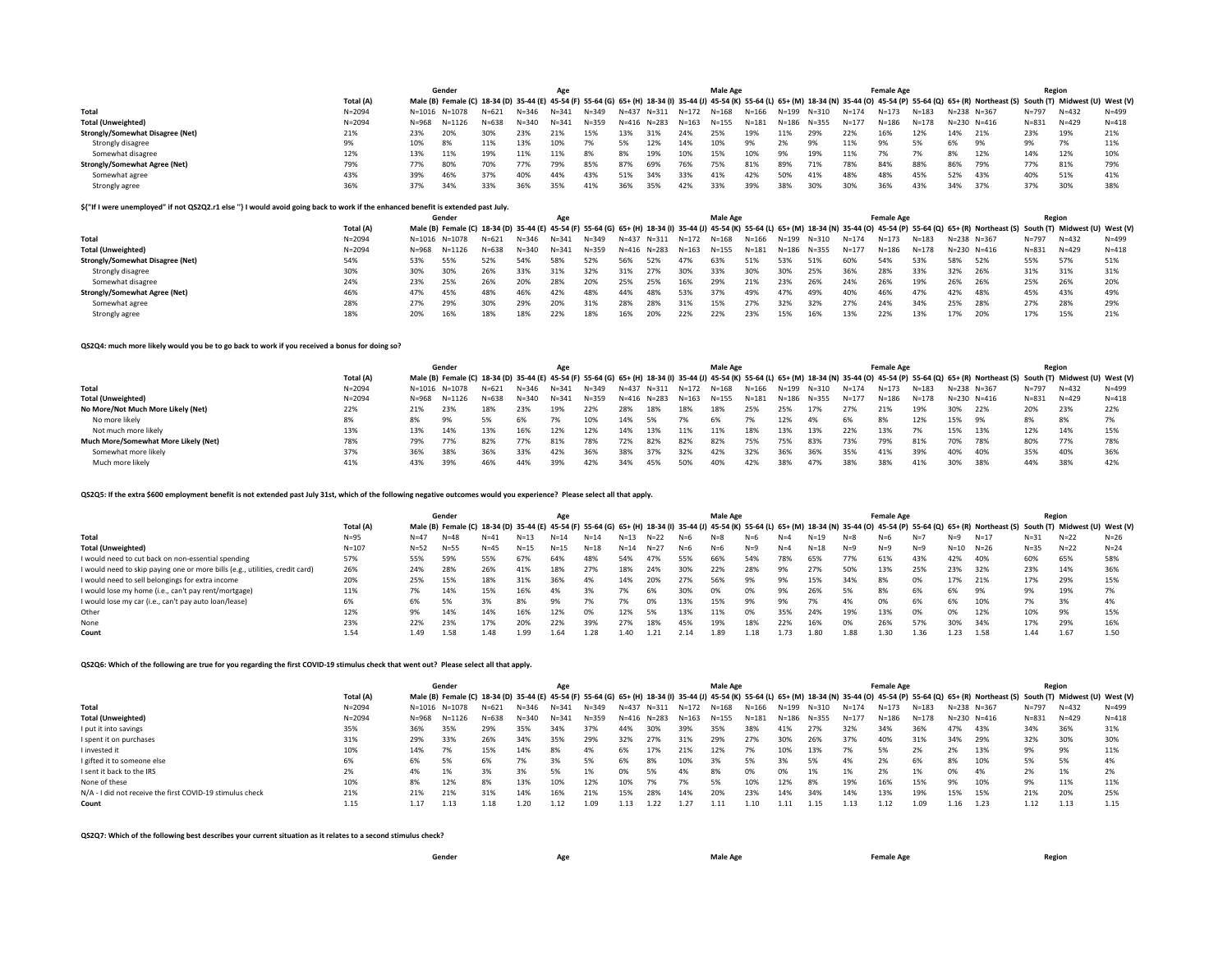|                                                                               | Total (A)  |       |               |           |       |           |           |     |                   |       |           |           |       |       |           |           |           |     | Male (B) Female (C) 18-34 (D) 35-44 (E) 45-54 (F) 55-64 (G) 65+ (H) 18-34 (I) 35-44 (J) 45-54 (K) 55-64 (L) 65+ (M) 18-34 (N) 35-44 (O) 45-54 (P) 55-64 (Q) 65+ (R) Northeast (S) South (T) Midwest (U) West (V) |           |           |           |
|-------------------------------------------------------------------------------|------------|-------|---------------|-----------|-------|-----------|-----------|-----|-------------------|-------|-----------|-----------|-------|-------|-----------|-----------|-----------|-----|------------------------------------------------------------------------------------------------------------------------------------------------------------------------------------------------------------------|-----------|-----------|-----------|
| Total                                                                         | $N = 2094$ |       | N=1016 N=1078 | $N = 621$ | N=346 | $N = 341$ | $N = 349$ |     | N=437 N=311 N=172 |       | N=168     | N=166     | N=199 | N=310 | $N = 174$ | $N = 173$ | $N = 183$ |     | N=238 N=367                                                                                                                                                                                                      | $N = 797$ | $N = 432$ | $N = 499$ |
| <b>Total (Unweighted)</b>                                                     | $N = 2094$ | N=968 | N=1126        | $N = 638$ | N=340 | $N = 341$ | $N = 359$ |     | N=416 N=283       | N=163 | $N = 155$ | $N = 181$ | N=186 | N=355 | $N = 177$ | $N = 186$ | $N = 178$ |     | $N = 230$ $N = 416$                                                                                                                                                                                              | $N = 831$ | $N = 429$ | $N = 418$ |
| I can make ends meet without a second stimulus check, but it would be helpful |            |       |               |           |       |           |           |     |                   |       |           |           |       |       |           |           |           |     |                                                                                                                                                                                                                  |           |           |           |
| for me financially                                                            | 38%        | 38%   | 39%           | 34%       | 37%   | 37%       | 44%       | 43% | 37%               | 34%   | 43%       | 43%       | 34%   | 31%   | 40%       | 30%       | 45%       | 50% | 47%                                                                                                                                                                                                              | 36%       | 38%       | 37%       |
| I need a second stimulus check in order to make ends meet (i.e., cover basic  |            |       |               |           |       |           |           |     |                   |       |           |           |       |       |           |           |           |     |                                                                                                                                                                                                                  |           |           |           |
| necessities)                                                                  | 33%        | 31%   | 35%           | 36%       | 46%   | 41%       | 27%       | 18% | 36%               | 45%   | 27%       | 24%       | 20%   | 36%   | 46%       | 54%       | 30%       | 17% | 30%                                                                                                                                                                                                              | 35%       | 29%       | 35%       |
| I do not need a second stimulus check; it would not have a significant impact |            |       |               |           |       |           |           |     |                   |       |           |           |       |       |           |           |           |     |                                                                                                                                                                                                                  |           |           |           |
| on my finances                                                                | 14%        | 17%   | 12%           | 10%       | 9%    | 13%       | 15%       | 26% | 10%               | 13%   | 15%       | 15%       | 33%   | 9%    | 6%        | 10%       | 14%       | 19% | 14%                                                                                                                                                                                                              | 14%       | 19%       | 10%       |
| N/A - I am not eligible for a stimulus check                                  | 14%        | 14%   | 14%           | 20%       | 8%    | 10%       | 15%       | 13% | 17%               | 8%    | 14%       | 19%       | 12%   | 24%   | 8%        | 6%        | 11%       | 14% | 9%                                                                                                                                                                                                               | 15%       | 14%       | 18%       |

**QS2Q8: If you were exposed to COVID-19 while visiting a business, how likely would you be to sue that business as a result of the exposure?**

|                                  |            |               | Gender |           |           | Age       |           |             |       |           | <b>Male Age</b> |           |           |       |           | <b>Female Age</b> |           |           |                                                                                                                                                                                                                  |           | Region    |           |
|----------------------------------|------------|---------------|--------|-----------|-----------|-----------|-----------|-------------|-------|-----------|-----------------|-----------|-----------|-------|-----------|-------------------|-----------|-----------|------------------------------------------------------------------------------------------------------------------------------------------------------------------------------------------------------------------|-----------|-----------|-----------|
|                                  | Total (A)  |               |        |           |           |           |           |             |       |           |                 |           |           |       |           |                   |           |           | Male (B) Female (C) 18-34 (D) 35-44 (E) 45-54 (F) 55-64 (G) 65+ (H) 18-34 (I) 35-44 (J) 45-54 (K) 55-64 (L) 65+ (M) 18-34 (N) 35-44 (O) 45-54 (P) 55-64 (Q) 65+ (R) Northeast (S) South (T) Midwest (U) West (V) |           |           |           |
| Total                            | $N = 2094$ | N=1016 N=1078 |        | $N = 621$ | $N = 346$ | $N = 341$ | N=349     | N=437       | N=311 | N=172     | N=168           | $N = 166$ | N=199     | N=310 | $N = 174$ | $N = 173$         | $N = 183$ | $N = 238$ | $N = 367$                                                                                                                                                                                                        | $N = 797$ | $N = 432$ | $N = 499$ |
| <b>Total (Unweighted)</b>        | $N = 2094$ | N=968         | N=1126 | $N = 638$ | N=340     | $N = 341$ | $N = 359$ | N=416 N=283 |       | $N = 163$ | $N = 155$       | $N = 181$ | $N = 186$ | N=355 | $N = 177$ | $N = 186$         | $N = 178$ | $N = 230$ | $N = 416$                                                                                                                                                                                                        | $N = 831$ | $N = 429$ | $N = 418$ |
| Not at all/Not very likely (Net) | 70%        | 66%           | 74%    | 55%       | 61%       | 72%       | 84%       | 86%         | 52%   | 48%       | 71%             | 85%       | 81%       | 57%   | 73%       | 73%               | 83%       | 89%       | 62%                                                                                                                                                                                                              | 71%       | 77%       | 68%       |
| Not at all likely                | 38%        | 35%           | 41%    | 23%       | 36%       | 44%       | 45%       | 50%         | 20%   | 28%       | 41%             | 44%       | 52%       | 27%   | 43%       | 48%               | 46%       | 49%       | 32%                                                                                                                                                                                                              | 38%       | 45%       | 36%       |
| Not very likely                  | 32%        | 31%           | 33%    | 32%       | 25%       | 28%       | 39%       | 35%         | 32%   | 20%       | 31%             | 42%       | 29%       | 31%   | 30%       | 25%               | 37%       | 41%       | 30%                                                                                                                                                                                                              | 33%       | 32%       | 32%       |
| Very/Somewhat Likely (Net)       | 30%        | 34%           | 26%    | 45%       | 39%       | 28%       | 16%       | 14%         | 48%   | 52%       | 29%             | 15%       | 19%       | 43%   | 27%       | 27%               | 17%       | 11%       | 38%                                                                                                                                                                                                              | 29%       | 23%       | 32%       |
| Somewhat likely                  | 18%        | 18%           | 18%    | 27%       | 22%       | 19%       | 10%       | 10%         | 22%   | 27%       | 16%             | 9%        | 14%       | 31%   | 17%       | 21%               | 12%       | 6%        | 21%                                                                                                                                                                                                              | 17%       | 16%       | 21%       |
| Very likely                      | 12%        | 16%           | 8%     | 19%       | 17%       | 9%        | 6%        | 4%          | 25%   | 24%       | 12%             | 6%        | 4%        | 12%   | 10%       | 6%                | 5%        | 4%        | 17%                                                                                                                                                                                                              | 12%       | 7%        | 11%       |

QS2Q9: If you were exposed to COVID-19 while at your job, how likely would you be to sue your employer as a result of the exposure?Even if you are not currently employed, we are still interested in your response.

|                                  |            |               | Gender |           |           | Age       |           |           |       |           | <b>Male Age</b> |           |           |           |           | <b>Female Age</b> |           |     |                                                                                                                                                                                                                  |           | Region    |           |
|----------------------------------|------------|---------------|--------|-----------|-----------|-----------|-----------|-----------|-------|-----------|-----------------|-----------|-----------|-----------|-----------|-------------------|-----------|-----|------------------------------------------------------------------------------------------------------------------------------------------------------------------------------------------------------------------|-----------|-----------|-----------|
|                                  | Total (A)  |               |        |           |           |           |           |           |       |           |                 |           |           |           |           |                   |           |     | Male (B) Female (C) 18-34 (D) 35-44 (E) 45-54 (F) 55-64 (G) 65+ (H) 18-34 (I) 35-44 (J) 45-54 (K) 55-64 (L) 65+ (M) 18-34 (N) 35-44 (O) 45-54 (P) 55-64 (Q) 65+ (R) Northeast (S) South (T) Midwest (U) West (V) |           |           |           |
| Total                            | $N = 2094$ | N=1016 N=1078 |        | $N = 621$ | N=346     | $N = 341$ | $N = 349$ | $N = 437$ | N=311 | $N = 172$ | N=168           | $N = 166$ | N=199     | N=310     | $N = 174$ | $N = 173$         | $N = 183$ |     | N=238 N=367                                                                                                                                                                                                      | $N = 797$ | $N = 432$ | $N = 499$ |
| <b>Total (Unweighted)</b>        | $N = 2094$ | N=968         | N=1126 | $N = 638$ | $N = 340$ | $N = 341$ | $N = 359$ | $N = 416$ | N=283 | $N = 163$ | $N = 155$       | $N = 181$ | $N = 186$ | $N = 355$ | $N = 17$  | $N = 186$         | $N = 178$ |     | $N = 230$ $N = 416$                                                                                                                                                                                              | $N = 831$ | $N = 429$ | $N = 418$ |
| Not at all/Not very likely (Net) | 66%        | 63%           | 69%    | 49%       | 58%       | 68%       | 82%       | 82%       | 46%   | 48%       | 65%             | 84%       | 83%       | 52%       | 68%       | 70%               | 80%       | 82% | 59%                                                                                                                                                                                                              | 68%       | 68%       | 65%       |
| Not at all likely                | 34%        | 33%           | 35%    | 21%       | 30%       | 40%       | 43%       | 44%       | 19%   | 24%       | 39%             | 44%       | 47%       | 22%       | 37%       | 41%               | 41%       | 41% | 27%                                                                                                                                                                                                              | 36%       | 41%       | 29%       |
| Not very likely                  | 32%        | 30%           | 34%    | 28%       | 28%       | 28%       | 39%       | 39%       | 27%   | 25%       | 26%             | 40%       | 36%       | 30%       | 31%       | 29%               | 38%       | 41% | 32%                                                                                                                                                                                                              | 32%       | 27%       | 36%       |
| Very/Somewhat Likely (Net)       | 34%        | 37%           | 31%    | 51%       | 42%       | 32%       | 18%       | 18%       | 54%   | 52%       | 35%             | 16%       | 17%       | 48%       | 32%       | 30%               | 20%       | 18% | 41%                                                                                                                                                                                                              | 32%       | 32%       | 35%       |
| Somewhat likely                  | 22%        | 22%           | 21%    | 34%       | 21%       | 21%       | 12%       | 14%       | 32%   | 25%       | 23%             | 10%       | 14%       | 35%       | 17%       | 19%               | 13%       | 14% | 25%                                                                                                                                                                                                              | 20%       | 22%       | 22%       |
| Very likely                      | 12%        | 15%           | 10%    | 17%       | 21%       | 12%       | 7%        | 4%        | 22%   | 27%       | 13%             | 6%        |           | 13%       | 15%       | 10%               | 7%        | 4%  | 16%                                                                                                                                                                                                              | 12%       | 10%       | 13%       |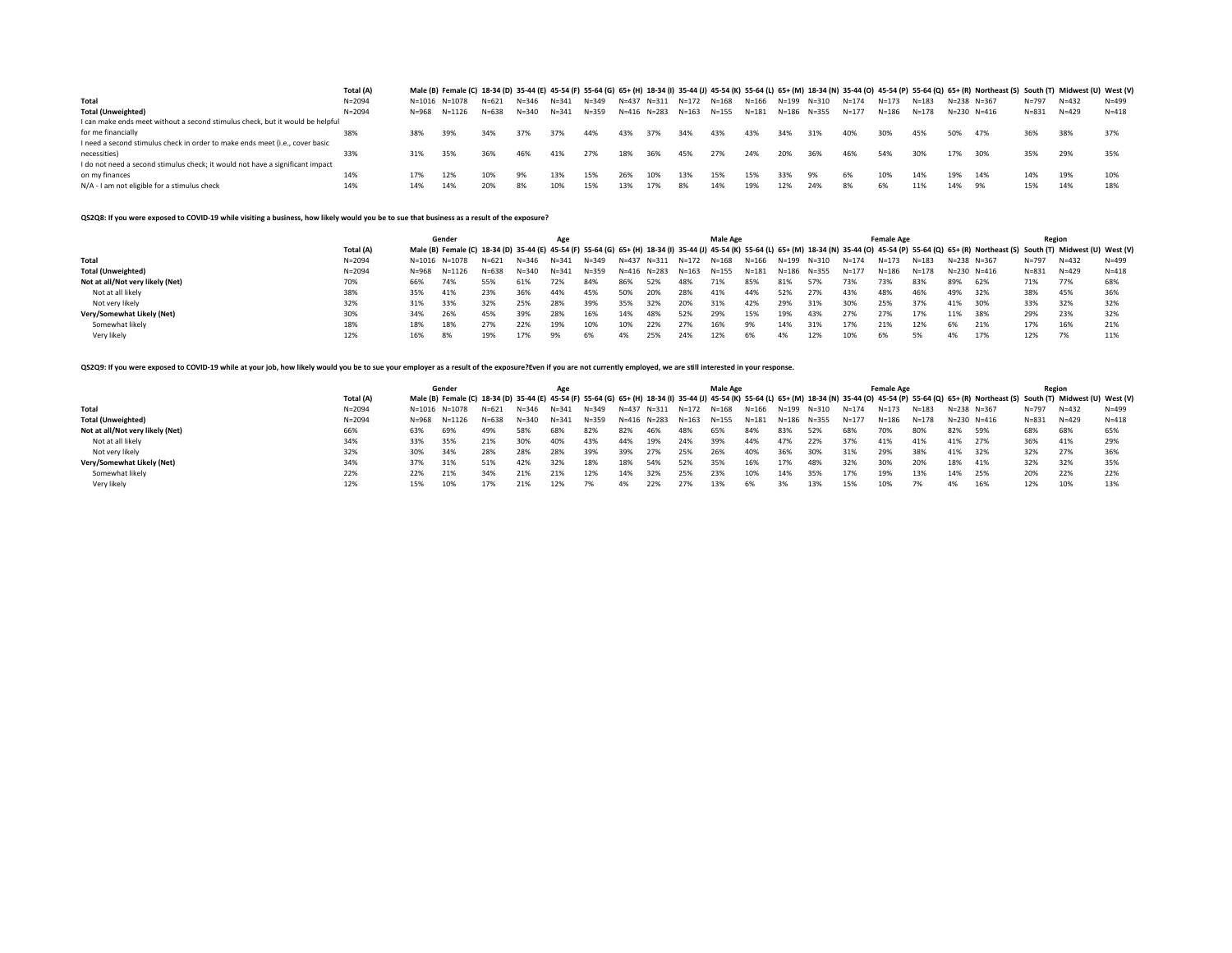#### **070220 - HOD FLASH Survey**

## **QS2Q1: The U.S. government has been offering an extra \$600 in unemployment benefits per week due to COVID-19.**

**This enhanced benefit is scheduled to end July 31st, 2020. Which of the following statements regarding the enhanced unemployment benefits best align with your views?**

|                                                                         |            |                                                                                                                                   | <b>Household Income</b> |           |           |           | <b>Education</b> |           | Employed                                      |     |     |     |     | Children in HH ent of Child Unde | <b>Home Ownership</b> |           |           | <b>Marital Status</b>                                                                     |
|-------------------------------------------------------------------------|------------|-----------------------------------------------------------------------------------------------------------------------------------|-------------------------|-----------|-----------|-----------|------------------|-----------|-----------------------------------------------|-----|-----|-----|-----|----------------------------------|-----------------------|-----------|-----------|-------------------------------------------------------------------------------------------|
|                                                                         | Total (A)  | Less than \$50K (B) \$50K - \$74.9K (C) \$75K - \$99.9K (D) \$100K+ (E) HS or Less (F) Some College (G) College Grad+ (H) Yes (I) |                         |           |           |           |                  |           |                                               |     |     |     |     |                                  |                       |           |           | No (J) Yes (K) No (L) Yes (M) No (N) Homeowner (O) Renter (P) Married (Q) Not married (R) |
| Total                                                                   | $N = 2094$ | $N = 628$                                                                                                                         | $N = 340$               | $N = 269$ | $N = 738$ | $N = 667$ | $N = 725$        | $N = 409$ | N=1149 N=945 N=792 N=1302 N=721 N=1373 N=1494 |     |     |     |     |                                  |                       | $N = 545$ | $N = 985$ | $N = 1109$                                                                                |
| <b>Total (Unweighted)</b>                                               | $N = 2094$ | $N = 816$                                                                                                                         | $N = 406$               | $N = 264$ | $N = 489$ | $N = 615$ | $N = 682$        | $N = 492$ | N=1130 N=964 N=763 N=1331 N=702 N=1392 N=1407 |     |     |     |     |                                  |                       | $N = 630$ | $N = 971$ | $N = 1123$                                                                                |
| Net Benefit Should End in July                                          | 42%        | 38%                                                                                                                               | 42%                     | 50%       | 45%       | 40%       | 42%              | 46%       | 46%                                           | 38% | 44% | 41% | 47% | 40%                              | 45%                   | 35%       | 47%       | 38%                                                                                       |
|                                                                         |            |                                                                                                                                   |                         |           |           |           |                  |           |                                               |     |     |     |     |                                  |                       |           |           |                                                                                           |
| The extra \$600 per week benefit should expire in July as scheduled 31% |            | 27%                                                                                                                               | 31%                     | 34%       | 33%       | 29%       | 29%              | 33%       | 32%                                           | 28% | 29% | 31% | 32% | 30%                              | 34%                   | 22%       | 37%       | 25%                                                                                       |
| Congress should extend the extra \$600 per week benefit into July       | 12%        | 11%                                                                                                                               | 11%                     | 16%       | 11%       | 11%       | 12%              | 13%       | 14%                                           |     | 15% | 10% | 15% | 10%                              | 11%                   | 13%       | 10%       | 14%                                                                                       |
| Net Benefit Should End After July                                       | 58%        | 62%                                                                                                                               | 58%                     | 50%       | 55%       | 60%       | 58%              | 54%       | 54%                                           | 62% | 56% | 59% | 53% | 60%                              | 55%                   | 65%       | 53%       | 62%                                                                                       |
| Congress should extend the extra \$600 per week benefit into the fall   |            |                                                                                                                                   |                         |           |           |           |                  |           |                                               |     |     |     |     |                                  |                       |           |           |                                                                                           |
| of 2020 (September, October, and November)                              | 17%        | 19%                                                                                                                               | 18%                     | 20%       | 16%       | 19%       | 14%              | 18%       | 16%                                           | 19% | 19% | 16% | 18% | 17%                              | 16%                   | 20%       | 18%       | 17%                                                                                       |
| Congress should extend the extra \$600 per week benefit past winter     |            |                                                                                                                                   |                         |           |           |           |                  |           |                                               |     |     |     |     |                                  |                       |           |           |                                                                                           |
| of 2020-21 (December, January, and February)                            | 17%        | 20%                                                                                                                               | 14%                     | 11%       | 15%       | 18%       | 18%              | 16%       | 13%                                           | 20% | 12% | 19% | 13% | 19%                              | 15%                   | 19%       | 12%       | 21%                                                                                       |
|                                                                         |            |                                                                                                                                   |                         |           |           |           |                  |           |                                               |     |     |     |     |                                  |                       |           |           |                                                                                           |
| Congress should extend the extra \$600 per week benefit into August 15% |            | 13%                                                                                                                               | 14%                     | 13%       | 17%       | 14%       | 18%              | 11%       | 17%                                           | 14% | 16% | 15% | 15% | 16%                              | 15%                   | 17%       | 16%       | 15%                                                                                       |
| Congress should extend the extra \$600 per week benefit into the        |            |                                                                                                                                   |                         |           |           |           |                  |           |                                               |     |     |     |     |                                  |                       |           |           |                                                                                           |
| winter of 2020-21 (December, January, and February)                     | 8%         | 9%                                                                                                                                | 12%                     | 7%        | 7%        | 9%        | 8%               | 9%        | 8%                                            | 9%  | 8%  | 9%  | 7%  | 9%                               | 8%                    | 9%        | 7%        | 9%                                                                                        |

### **QS2Q2: Which of the following best describes your experience with collecting the extra \$600 unemployment benefit due to COVID-19?**

|                                                                      |            |                                                                                                                                                                                                                             | <b>Household Income</b> |           |           |           | Education |           |     | Emploved |     |      |     | Children in HH ent of Child Unde              | <b>Home Ownership</b>                         |           |           | <b>Marital Status</b> |
|----------------------------------------------------------------------|------------|-----------------------------------------------------------------------------------------------------------------------------------------------------------------------------------------------------------------------------|-------------------------|-----------|-----------|-----------|-----------|-----------|-----|----------|-----|------|-----|-----------------------------------------------|-----------------------------------------------|-----------|-----------|-----------------------|
|                                                                      | Total (A)  | Less than \$50K (B) \$50K - \$74.9K (C) \$75K - \$99.9K (D) \$100K+ (E) HS or Less (F) Some College (G) College Grad+ (H) Yes (I) No (J) Yes (K) No (L) Yes (M) No (N) Homeowner (O) Renter (P) Married (Q) Not married (R) |                         |           |           |           |           |           |     |          |     |      |     |                                               |                                               |           |           |                       |
| Total                                                                | $N = 2094$ | $N = 628$                                                                                                                                                                                                                   | $N = 340$               | $N = 269$ | $N = 738$ | $N = 667$ | $N = 725$ | $N = 409$ |     |          |     |      |     | N=1149 N=945 N=792 N=1302 N=721 N=1373 N=1494 |                                               | $N = 545$ | $N = 985$ | $N = 1109$            |
| <b>Total (Unweighted)</b>                                            | $N = 2094$ | $N = 816$                                                                                                                                                                                                                   | $N = 406$               | $N = 264$ | $N = 489$ | $N = 615$ | $N = 682$ | $N = 492$ |     |          |     |      |     |                                               | N=1130 N=964 N=763 N=1331 N=702 N=1392 N=1407 | $N = 630$ | $N = 971$ | $N = 1123$            |
| I never received the extra \$600 unemployment benefit                | 81%        | 83%                                                                                                                                                                                                                         | 80%                     | 82%       | 76%       | 82%       | 84%       | 81%       | 74% | 89%      | 69% | 88%  | 68% | 87%                                           | 79%                                           | 82%       | 81%       | 80%                   |
| I was previously receiving the extra \$600 unemployment benefit, but |            |                                                                                                                                                                                                                             |                         |           |           |           |           |           |     |          |     |      |     |                                               |                                               |           |           |                       |
| no longer am                                                         | 15%        | 10%                                                                                                                                                                                                                         | 15%                     | 15%       | 20%       | 11%       | 12%       | 16%       |     |          |     | - 7% | 28% | 8%                                            | 16%                                           | 13%       | 16%       | 14%                   |
| I am currently receiving the extra \$600 unemployment benefit        | 5%         | 7%                                                                                                                                                                                                                          | 5%                      | 3%        |           |           |           | 3%        |     |          |     | 5%   | 4%  | 5%                                            | 4%                                            | 5%        | 3%        | 6%                    |

### **QS2Q3: How much do you agree or disagree with each of the following statements about the enhanced unemployment benefit of an extra \$600 per week?**

## **The enhanced unemployment benefit discourages people from going back to work.**

|                                         |            |                                                                                                                                                                                                                             | <b>Household Income</b> |           |           |           | <b>Education</b> |           |     | Emploved |     |     | Children in HH ent of Child Unde              |     | <b>Home Ownership</b> |           |           | <b>Marital Status</b> |
|-----------------------------------------|------------|-----------------------------------------------------------------------------------------------------------------------------------------------------------------------------------------------------------------------------|-------------------------|-----------|-----------|-----------|------------------|-----------|-----|----------|-----|-----|-----------------------------------------------|-----|-----------------------|-----------|-----------|-----------------------|
|                                         | Total (A)  | Less than \$50K (B) \$50K - \$74.9K (C) \$75K - \$99.9K (D) \$100K+ (E) HS or Less (F) Some College (G) College Grad+ (H) Yes (I) No (J) Yes (K) No (L) Yes (M) No (N) Homeowner (O) Renter (P) Married (Q) Not married (R) |                         |           |           |           |                  |           |     |          |     |     |                                               |     |                       |           |           |                       |
| Total                                   | $N = 2094$ | $N = 628$                                                                                                                                                                                                                   | $N = 340$               | $N = 269$ | $N = 738$ | $N = 667$ | $N = 725$        | $N = 409$ |     |          |     |     | N=1149 N=945 N=792 N=1302 N=721 N=1373 N=1494 |     |                       | $N = 545$ | $N = 985$ | $N = 1109$            |
| <b>Total (Unweighted)</b>               | $N = 2094$ | $N = 816$                                                                                                                                                                                                                   | $N = 406$               | $N = 264$ | $N = 489$ | $N = 615$ | $N = 682$        | $N = 492$ |     |          |     |     | N=1130 N=964 N=763 N=1331 N=702 N=1392 N=1407 |     |                       | $N = 630$ | $N = 971$ | $N = 1123$            |
| <b>Strongly/Somewhat Disagree (Net)</b> | 38%        | 42%                                                                                                                                                                                                                         | 32%                     | 33%       | 39%       | 42%       | 33%              | 39%       | 37% | 40%      | 40% | 37% | 39%                                           | 38% | 35%                   | 45%       | 32%       | 44%                   |
| Strongly disagree                       | 16%        | 18%                                                                                                                                                                                                                         | 7%                      | 14%       | 18%       | 18%       | 14%              | 15%       | 15% | 18%      | 15% | 17% | 15%                                           | 17% | 15%                   | 19%       | 13%       | 19%                   |
| Somewhat disagree                       | 22%        | 24%                                                                                                                                                                                                                         | 25%                     | 19%       | 21%       | 24%       | 19%              | 24%       | 22% | 23%      | 25% | 21% | 24%                                           | 21% | 21%                   | 26%       | 19%       | 25%                   |
| Strongly/Somewhat Agree (Net)           | 62%        | 58%                                                                                                                                                                                                                         | 68%                     | 67%       | 61%       | 58%       | 67%              | 61%       | 63% | 60%      | 60% | 63% | 61%                                           | 62% | 65%                   | 55%       | 68%       | 56%                   |
| Somewhat agree                          | 34%        | 35%                                                                                                                                                                                                                         | 41%                     | 37%       | 30%       | 34%       | 37%              | 29%       | 33% | 36%      | 34% | 34% | 33%                                           | 35% | 34%                   | 34%       | 36%       | 33%                   |
| Strongly agree                          | 28%        | 23%                                                                                                                                                                                                                         | 28%                     | 31%       |           | 24%       | 30%              | 32%       | 31% | 24%      | 26% | 28% | 28%                                           | 27% | 31%                   | 20%       | 32%       | 23%                   |

| Offering the enhanced unemployment benefit is beneficial to the U.S. economy. |            |                                                                                                                                                                                                                             |                         |           |           |           |                  |           |          |     |     |     |     |                                               |                                               |           |           |                       |
|-------------------------------------------------------------------------------|------------|-----------------------------------------------------------------------------------------------------------------------------------------------------------------------------------------------------------------------------|-------------------------|-----------|-----------|-----------|------------------|-----------|----------|-----|-----|-----|-----|-----------------------------------------------|-----------------------------------------------|-----------|-----------|-----------------------|
|                                                                               |            |                                                                                                                                                                                                                             | <b>Household Income</b> |           |           |           | <b>Education</b> |           | Employed |     |     |     |     | Children in HH ent of Child Unde              | <b>Home Ownership</b>                         |           |           | <b>Marital Status</b> |
|                                                                               | Total (A)  | Less than \$50K (B) \$50K - \$74.9K (C) \$75K - \$99.9K (D) \$100K+ (E) HS or Less (F) Some College (G) College Grad+ (H) Yes (I) No (J) Yes (K) No (L) Yes (M) No (N) Homeowner (O) Renter (P) Married (Q) Not married (R) |                         |           |           |           |                  |           |          |     |     |     |     |                                               |                                               |           |           |                       |
| Total                                                                         | $N = 2094$ | $N = 628$                                                                                                                                                                                                                   | $N = 340$               | $N = 269$ | $N = 738$ | $N = 667$ | $N = 725$        | $N = 409$ |          |     |     |     |     | N=1149 N=945 N=792 N=1302 N=721 N=1373 N=1494 |                                               | $N = 545$ | $N = 985$ | $N = 1109$            |
| <b>Total (Unweighted)</b>                                                     | $N = 2094$ | $N = 816$                                                                                                                                                                                                                   | $N = 406$               | $N = 264$ | $N = 489$ | $N = 615$ | $N = 682$        | $N = 492$ |          |     |     |     |     |                                               | N=1130 N=964 N=763 N=1331 N=702 N=1392 N=1407 | $N = 630$ | $N = 971$ | $N = 1123$            |
| Strongly/Somewhat Disagree (Net)                                              | 32%        | 33%                                                                                                                                                                                                                         | 31%                     | 31%       | 32%       | 33%       | 31%              | 31%       | 32%      | 32% | 32% | 32% | 32% |                                               | 34%                                           | 27%       | 34%       | 30%                   |
| Strongly disagree                                                             | 11%        | 13%                                                                                                                                                                                                                         | 9%                      | 9%        | 12%       | 11%       | 12%              | 9%        | 12%      | 10% | 12% | 10% | 12% | 10%                                           | 12%                                           | 9%        | 11%       | 11%                   |
| Somewhat disagree                                                             | 21%        | 21%                                                                                                                                                                                                                         | 22%                     | 23%       | 20%       | 22%       | 19%              | 23%       | 21%      | 22% | 20% | 22% | 20% | 21%                                           | 22%                                           | 18%       | 23%       | 20%                   |
| Strongly/Somewhat Agree (Net)                                                 | 68%        | 67%                                                                                                                                                                                                                         | 69%                     | 69%       | 68%       | 67%       | 69%              | 69%       | 68%      | 68% | 68% | 68% | 68% | 68%                                           | 66%                                           | 73%       | 66%       | 70%                   |
| Somewhat agree                                                                | 43%        | 43%                                                                                                                                                                                                                         | 45%                     | 45%       | 41%       | 46%       | 43%              | 43%       | 43%      | 43% | 42% | 44% | 42% | 44%                                           | 42%                                           | 46%       | 43%       | 43%                   |
| Strongly agree                                                                | 25%        | 23%                                                                                                                                                                                                                         | 24%                     | 24%       | 27%       | 21%       | 26%              | 25%       | 25%      | 25% | 26% | 24% | 26% | 24%                                           | 24%                                           | 27%       | 22%       | 27%                   |

### **I would support the US government offering return-to-work bonuses to employees who returnto the workforce either with their prior employer or a new employer.**

|                                  |            |                                                                                                                                                                        | <b>Household Income</b> |           |           |           | Education |           |     | Emploved |     |     |     | Children in HH ent of Child Unde              | <b>Home Ownership</b> |           |           | <b>Marital Status</b>                                |
|----------------------------------|------------|------------------------------------------------------------------------------------------------------------------------------------------------------------------------|-------------------------|-----------|-----------|-----------|-----------|-----------|-----|----------|-----|-----|-----|-----------------------------------------------|-----------------------|-----------|-----------|------------------------------------------------------|
|                                  | Total (A)  | Less than \$50K (B) \$50K - \$74.9K (C) \$75K - \$99.9K (D) \$100K+ (E) HS or Less (F) Some College (G) College Grad+ (H) Yes (I) No (J) Yes (K) No (L) Yes (M) No (N) |                         |           |           |           |           |           |     |          |     |     |     |                                               |                       |           |           | Homeowner (O) Renter (P) Married (Q) Not married (R) |
| Total                            | $N = 2094$ | $N = 628$                                                                                                                                                              | $N = 340$               | $N = 269$ | $N = 738$ | $N = 667$ | $N = 725$ | $N = 409$ |     |          |     |     |     | N=1149 N=945 N=792 N=1302 N=721 N=1373 N=1494 |                       | $N = 545$ | $N = 985$ | $N = 1109$                                           |
| <b>Total (Unweighted)</b>        | $N = 2094$ | $N = 816$                                                                                                                                                              | $N = 406$               | $N = 264$ | $N = 489$ | $N = 615$ | $N = 682$ | $N = 492$ |     |          |     |     |     | N=1130 N=964 N=763 N=1331 N=702 N=1392 N=1407 |                       | $N = 630$ | $N = 971$ | $N = 1123$                                           |
| Strongly/Somewhat Disagree (Net) | 31%        | 33%                                                                                                                                                                    | 28%                     | 32%       | 32%       | 34%       | 33%       | 27%       |     | 32%      | 30% | 32% | 32% | 31%                                           | 31%                   | 30%       | 31%       | 32%                                                  |
| Strongly disagree                | 13%        | 14%                                                                                                                                                                    | 10%                     | 14%       | 14%       | 14%       | 13%       | 10%       | 13% | 13%      | 13% | 13% | 13% | 13%                                           | 13%                   | 13%       | 13%       | 13%                                                  |
| Somewhat disagree                | 18%        | 19%                                                                                                                                                                    | 18%                     | 19%       | 18%       | 20%       | 20%       | 16%       | 18% | 19%      | 17% | 19% | 18% | 19%                                           | 19%                   | 17%       | 18%       | 19%                                                  |
| Strongly/Somewhat Agree (Net)    | 69%        | 67%                                                                                                                                                                    | 72%                     | 68%       | 68%       | 66%       | 67%       | 73%       | 69% | 68%      | 70% | 68% | 68% | 69%                                           | 69%                   | 70%       | 69%       | 68%                                                  |
| Somewhat agree                   | 41%        | 42%                                                                                                                                                                    | 41%                     | 43%       | 39%       | 42%       | 38%       | 47%       | 39% | 44%      | 39% | 42% | 38% | 42%                                           | 41%                   | 43%       | 42%       | 40%                                                  |
| Strongly agree                   | 28%        | 25%                                                                                                                                                                    | 31%                     | 25%       | 29%       | 24%       | 29%       | 27%       | 30% | 24%      | 31% | 26% | 30% | 26%                                           | 28%                   | 27%       | 28%       | 27%                                                  |

| I would support the US government offering incentives (e.g. taxes, grants, zero-interest loans)to businesses to rehire employees that were let-go, furloughed, or had hours reduced |            |                                                                                                                                                                                                                             |                  |           |           |           |           |           |                                               |     |     |     |     |                                  |     |                       |           |                       |
|-------------------------------------------------------------------------------------------------------------------------------------------------------------------------------------|------------|-----------------------------------------------------------------------------------------------------------------------------------------------------------------------------------------------------------------------------|------------------|-----------|-----------|-----------|-----------|-----------|-----------------------------------------------|-----|-----|-----|-----|----------------------------------|-----|-----------------------|-----------|-----------------------|
|                                                                                                                                                                                     |            |                                                                                                                                                                                                                             | Household Income |           |           |           | Education |           | Employed                                      |     |     |     |     | Children in HH ent of Child Unde |     | <b>Home Ownership</b> |           | <b>Marital Status</b> |
|                                                                                                                                                                                     | Total (A)  | Less than \$50K (B) \$50K - \$74.9K (C) \$75K - \$99.9K (D) \$100K+ (E) HS or Less (F) Some College (G) College Grad+ (H) Yes (I) No (J) Yes (K) No (L) Yes (M) No (N) Homeowner (O) Renter (P) Married (Q) Not married (R) |                  |           |           |           |           |           |                                               |     |     |     |     |                                  |     |                       |           |                       |
| Total                                                                                                                                                                               | $N = 2094$ | $N = 628$                                                                                                                                                                                                                   | $N = 340$        | $N = 269$ | $N = 738$ | $N = 667$ | $N = 725$ | $N = 409$ | N=1149 N=945 N=792 N=1302 N=721 N=1373 N=1494 |     |     |     |     |                                  |     | $N = 545$             | $N = 985$ | $N = 1109$            |
| <b>Total (Unweighted)</b>                                                                                                                                                           | $N = 2094$ | $N = 816$                                                                                                                                                                                                                   | $N = 406$        | $N = 264$ | $N = 489$ | $N = 615$ | $N = 682$ | $N = 492$ | N=1130 N=964 N=763 N=1331 N=702 N=1392 N=1407 |     |     |     |     |                                  |     | $N = 630$             | $N = 971$ | $N = 1123$            |
| <b>Strongly/Somewhat Disagree (Net)</b>                                                                                                                                             | 21%        | 25%                                                                                                                                                                                                                         | 20%              | 20%       |           |           | 21%       | 17%       | 24%                                           | 18% | 26% | 19% | 25% | 20%                              | 20% | 24%                   |           | 25%                   |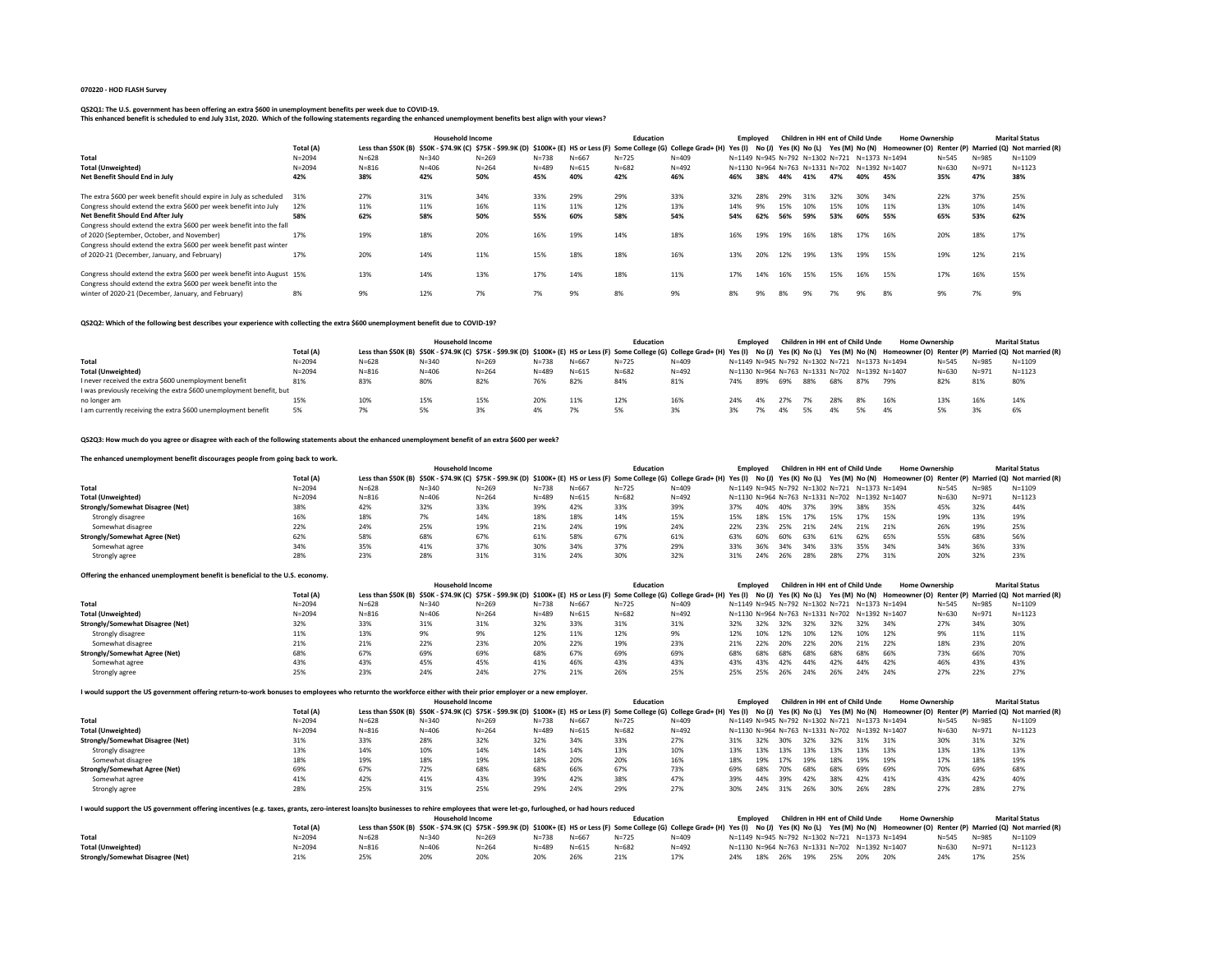| Strongly disagree                    |     | 11% |     | 10% |     | 11% | 9%  | 6%  | 11% |     | 12% | 7%  | 11% | 8%  |     | 12% | 7%  | 10% |
|--------------------------------------|-----|-----|-----|-----|-----|-----|-----|-----|-----|-----|-----|-----|-----|-----|-----|-----|-----|-----|
| Somewhat disagree                    | 12% | 14% |     |     | 12% | 16% | 11% | 11% | 13% | 11% | 14% | 11% | 13% | 12% | 13% | 11% | 9%  | 15% |
| <b>Strongly/Somewhat Agree (Net)</b> | 79% | 75% | 80% | 80% |     | 74% | 79% | 83% | 76% | 82% | 74% | 81% | 75% | 80% | 80% | 76% | 83% | 75% |
| Somewhat agree                       | 43% | 42% | 45% | 48% |     | 41% | 43% | 45% | 38% | 49% | 40% | 45% | 40% | 44% | 44% | 40% | 46% | 40% |
| Strongly agree                       | 36% | 32% | 35% | 32% | 40% | 33% | 36% | 38% | 38% | 33% | 34% | 37% | 35% | 36% | 36% | 37% | 37% | 34% |

## **\${"If I were unemployed" if not QS2Q2.r1 else ''} I would avoid going back to work if the enhanced benefit is extended past July.**

|                                         |            |                                                                                                                                   | <b>Household Income</b> |           |           |           | <b>Education</b> |           |     | Emploved |       |     |                                      | Children in HH ent of Child Unde              | <b>Home Ownership</b> |           |           | <b>Marital Status</b>                                |
|-----------------------------------------|------------|-----------------------------------------------------------------------------------------------------------------------------------|-------------------------|-----------|-----------|-----------|------------------|-----------|-----|----------|-------|-----|--------------------------------------|-----------------------------------------------|-----------------------|-----------|-----------|------------------------------------------------------|
|                                         | Total (A)  | Less than \$50K (B) \$50K - \$74.9K (C) \$75K - \$99.9K (D) \$100K+ (E) HS or Less (F) Some College (G) College Grad+ (H) Yes (I) |                         |           |           |           |                  |           |     |          |       |     | No (J) Yes (K) No (L) Yes (M) No (N) |                                               |                       |           |           | Homeowner (O) Renter (P) Married (Q) Not married (R) |
| Total                                   | $N = 2094$ | $N = 628$                                                                                                                         | $N = 340$               | $N = 269$ | $N = 738$ | $N = 667$ | $N = 725$        | $N = 409$ |     |          |       |     |                                      | N=1149 N=945 N=792 N=1302 N=721 N=1373 N=1494 |                       | $N = 545$ | $N = 985$ | $N = 1109$                                           |
| <b>Total (Unweighted)</b>               | $N = 2094$ | $N = 816$                                                                                                                         | $N = 406$               | $N = 264$ | $N = 489$ | $N = 615$ | $N = 682$        | $N = 492$ |     |          |       |     |                                      | N=1130 N=964 N=763 N=1331 N=702 N=1392 N=1407 |                       | $N = 630$ | $N = 971$ | $N = 1123$                                           |
| <b>Strongly/Somewhat Disagree (Net)</b> | 54%        | 56%                                                                                                                               | 53%                     | 53%       | 54%       | 53%       | 53%              | 56%       | 51% | 57%      | 52%   | 55% | 52%                                  | 55%                                           | 53%                   | 57%       | 53%       | 55%                                                  |
| Strongly disagree                       | 30%        | 31%                                                                                                                               | 25%                     | 31%       | 31%       | 28%       | 30%              | 31%       | 29% | 32%      | - 29% | 31% | 30%                                  | 30%                                           | 29%                   | 33%       | 32%       | 29%                                                  |
| Somewhat disagree                       | 24%        | 25%                                                                                                                               | 28%                     | 22%       | 23%       | 25%       | 22%              | 25%       | 23% | 26%      | 23%   | 24% | 22%                                  | 25%                                           | 24%                   | 24%       | 22%       | 26%                                                  |
| <b>Strongly/Somewhat Agree (Net)</b>    | 46%        | 44%                                                                                                                               | 47%                     | 47%       | 46%       | 47%       | 47%              | 44%       | 49% | 43%      | 48%   | 45% | 48%                                  | 45%                                           | 47%                   | 43%       | 47%       | 45%                                                  |
| Somewhat agree                          | 28%        | 27%                                                                                                                               | 30%                     | 27%       | 26%       | 29%       | 29%              | 25%       | 28% | 28%      | 28%   | 28% | 28%                                  | 28%                                           | 27%                   | 27%       | 27%       | 29%                                                  |
| Strongly agree                          | 18%        | 18%                                                                                                                               | 17%                     | 20%       | 20%       | 18%       | 18%              | 19%       |     | 15%      | 20%   | 17% | 21%                                  | 17%                                           | 19%                   | 16%       | 20%       | 17%                                                  |

### **QS2Q4: much more likely would you be to go back to work if you received a bonus for doing so?**

|                                      |            |                                                                                                                                                                                                                             | <b>Household Income</b> |           |           |           | <b>Education</b> |           | Emploved |     |      |       | Children in HH ent of Child Unde              |     | <b>Home Ownership</b> |           |           | <b>Marital Status</b> |
|--------------------------------------|------------|-----------------------------------------------------------------------------------------------------------------------------------------------------------------------------------------------------------------------------|-------------------------|-----------|-----------|-----------|------------------|-----------|----------|-----|------|-------|-----------------------------------------------|-----|-----------------------|-----------|-----------|-----------------------|
|                                      | Total (A)  | Less than \$50K (B) \$50K - \$74.9K (C) \$75K - \$99.9K (D) \$100K+ (E) HS or Less (F) Some College (G) College Grad+ (H) Yes (I) No (J) Yes (K) No (L) Yes (M) No (N) Homeowner (O) Renter (P) Married (Q) Not married (R) |                         |           |           |           |                  |           |          |     |      |       |                                               |     |                       |           |           |                       |
| Total                                | $N = 2094$ | $N = 628$                                                                                                                                                                                                                   | $N = 340$               | $N = 269$ | $N = 738$ | $N = 667$ | $N = 725$        | $N = 409$ |          |     |      |       | N=1149 N=945 N=792 N=1302 N=721 N=1373 N=1494 |     |                       | $N = 545$ | $N = 985$ | $N = 1109$            |
| <b>Total (Unweighted)</b>            | $N = 2094$ | $N = 816$                                                                                                                                                                                                                   | $N = 406$               | $N = 264$ | $N = 489$ | $N = 615$ | $N = 682$        | $N = 492$ |          |     |      |       | N=1130 N=964 N=763 N=1331 N=702 N=1392 N=1407 |     |                       | $N = 630$ | $N = 971$ | $N = 1123$            |
| No More/Not Much More Likely (Net)   | 22%        | 22%                                                                                                                                                                                                                         | 20%                     | 27%       | 20%       | 24%       | 21%              | 18%       |          | 24% | -21% | - 22% |                                               | 22% | 21%                   | 22%       | 22%       | 21%                   |
| No more likely                       | 8%         |                                                                                                                                                                                                                             | 7%                      | 11%       | 8%        | 11%       |                  | 5%        | 6%       | 11% | - 6% | 9%    | 6%                                            | 9%  | 8%                    | 8%        | 9%        | 8%                    |
| Not much more likely                 | 13%        | 14%                                                                                                                                                                                                                         | 13%                     | 15%       | 13%       | 13%       | 13%              | 12%       | 14%      | 13% | 14%  | 13%   | 15%                                           | 12% | 13%                   | 14%       | 13%       | 14%                   |
| Much More/Somewhat More Likely (Net) | 78%        | 78%                                                                                                                                                                                                                         | 80%                     | 73%       | 80%       | 76%       | 79%              | 82%       | 80%      | 76% | 79%  | 78%   | 79%                                           | 78% | 79%                   | 78%       | 78%       | 79%                   |
| Somewhat more likely                 | 37%        | 37%                                                                                                                                                                                                                         | 40%                     | 38%       | 34%       | 38%       | 35%              | 37%       | 34%      | 41% | 36%  | 38%   | 35%                                           | 38% | 38%                   | 35%       | 37%       | 37%                   |
| Much more likely                     | 41%        | 41%                                                                                                                                                                                                                         | 40%                     | 36%       | 46%       | 38%       | 44%              | 45%       | 46%      | 35% | 43%  | 40%   | 43%                                           | 40% | 41%                   | 44%       | 40%       | 42%                   |

## **QS2Q5: If the extra \$600 employment benefit is not extended past July 31st, which of the following negative outcomes would you experience? Please select all that apply.**

|                                                                        |           |                                                                                                                                                                                                                             | <b>Household Income</b> |       |        |          | Education |          | Emploved |          |                   |          |          | Children in HH ent of Child Unde | <b>Home Ownership</b> |          |          | <b>Marital Status</b> |
|------------------------------------------------------------------------|-----------|-----------------------------------------------------------------------------------------------------------------------------------------------------------------------------------------------------------------------------|-------------------------|-------|--------|----------|-----------|----------|----------|----------|-------------------|----------|----------|----------------------------------|-----------------------|----------|----------|-----------------------|
|                                                                        | Total (A) | Less than \$50K (B) \$50K - \$74.9K (C) \$75K - \$99.9K (D) \$100K+ (E) HS or Less (F) Some College (G) College Grad+ (H) Yes (I) No (J) Yes (K) No (L) Yes (M) No (N) Homeowner (O) Renter (P) Married (Q) Not married (R) |                         |       |        |          |           |          |          |          |                   |          |          |                                  |                       |          |          |                       |
| Total                                                                  | $N = 95$  | $N=42$                                                                                                                                                                                                                      | $N=16$                  | $N=7$ | $N=26$ | $N = 44$ | $N = 33$  | $N=12$   | $N = 33$ | $N = 62$ | $N = 33$ $N = 62$ |          | $N = 30$ | $N = 65$                         | $N = 66$              | $N = 26$ | $N = 30$ | $N=65$                |
| <b>Total (Unweighted)</b>                                              | $N = 107$ | $N = 58$                                                                                                                                                                                                                    | $N=19$                  | $N=8$ | $N=17$ | $N = 45$ | $N = 35$  | $N = 19$ | $N = 39$ | $N = 68$ | $N = 33$          | $N = 74$ | $N = 28$ | $N = 79$                         | $N = 66$              | $N = 38$ | $N = 35$ | $N = 72$              |
| I would need to cut back on non-essential spending                     | 57%       | 48%                                                                                                                                                                                                                         | 74%                     | 57%   | 55%    | 47%      | 70%       | 53%      | 59%      | 56%      | 60%               | 55%      | 59%      | 56%                              | 55%                   | 61%      | 52%      | 59%                   |
| I would need to skip paying one or more bills (e.g., utilities, credit |           |                                                                                                                                                                                                                             |                         |       |        |          |           |          |          |          |                   |          |          |                                  |                       |          |          |                       |
| card)                                                                  | 26%       | 33%                                                                                                                                                                                                                         | 39%                     | 10%   | 15%    | 18%      | 36%       | 29%      | 27%      | 26%      | 24%               | 27%      | 26%      | 26%                              | 25%                   | 29%      | 24%      | 27%                   |
| I would need to sell belongings for extra income                       | 20%       | 21%                                                                                                                                                                                                                         | 16%                     | 10%   | 26%    | 30%      | 13%       | 8%       | 20%      | 20%      | 37%               | 11%      | 40%      | 11%                              | 20%                   | 22%      | 19%      | 21%                   |
| I would lose my home (i.e., can't pay rent/mortgage)                   | 11%       | 20%                                                                                                                                                                                                                         | 10%                     | 0%    | 0%     | 14%      | 10%       | 4%       | 13%      | 10%      | 5%                | 14%      | 4%       | 14%                              | 7%                    | 21%      | 5%       | 13%                   |
| I would lose my car (i.e., can't pay auto loan/lease)                  | 6%        | 9%                                                                                                                                                                                                                          | 11%                     | 0%    | 0%     | 4%       | 9%        | 3%       | 7%       | 5%       | 7%                | 5%       | 5%       | 6%                               | 3%                    | 14%      | 6%       | 6%                    |
| Other                                                                  | 12%       | 7%                                                                                                                                                                                                                          | 5%                      | 12%   | 15%    | 6%       | 16%       | 6%       | 7%       | 14%      | 8%                | 13%      | 9%       | 13%                              | 11%                   | 13%      | 6%       | 14%                   |
| None                                                                   | 23%       | 21%                                                                                                                                                                                                                         | 8%                      | 43%   | 31%    | 25%      | 15%       | 36%      | 17%      | 26%      | 9%                | 29%      | 8%       | 29%                              | 24%                   | 22%      | 35%      | 17%                   |
| Count                                                                  | 1.54      | 1.59                                                                                                                                                                                                                        | 1.64                    | 1.31  | 1.43   | 1.44     | 1.69      | 1.40     | 1.49     | 1.56     | 1.49              | 1.56     | 1.51     | 1.55                             | 1.44                  | 1.84     | 1.48     | 1.56                  |

## **QS2Q6: Which of the following are true for you regarding the first COVID-19 stimulus check that went out? Please select all that apply.**

|                                                           |            |                                                                                                                                                                                                                             | <b>Household Income</b> |           |           |           | Education |           |     | Emploved |      |      |      | Children in HH ent of Child Unde              | <b>Home Ownership</b> |           |           | <b>Marital Status</b> |
|-----------------------------------------------------------|------------|-----------------------------------------------------------------------------------------------------------------------------------------------------------------------------------------------------------------------------|-------------------------|-----------|-----------|-----------|-----------|-----------|-----|----------|------|------|------|-----------------------------------------------|-----------------------|-----------|-----------|-----------------------|
|                                                           | Total (A)  | Less than \$50K (B) \$50K - \$74.9K (C) \$75K - \$99.9K (D) \$100K+ (E) HS or Less (F) Some College (G) College Grad+ (H) Yes (I) No (J) Yes (K) No (L) Yes (M) No (N) Homeowner (O) Renter (P) Married (Q) Not married (R) |                         |           |           |           |           |           |     |          |      |      |      |                                               |                       |           |           |                       |
| Total                                                     | $N = 2094$ | $N = 628$                                                                                                                                                                                                                   | $N = 340$               | $N = 269$ | $N = 738$ | $N = 667$ | $N = 725$ | $N = 409$ |     |          |      |      |      | N=1149 N=945 N=792 N=1302 N=721 N=1373 N=1494 |                       | $N = 545$ | $N = 985$ | $N = 1109$            |
| <b>Total (Unweighted)</b>                                 | $N = 2094$ | $N = 816$                                                                                                                                                                                                                   | $N = 406$               | $N = 264$ | $N = 489$ | $N = 615$ | $N = 682$ | $N = 492$ |     |          |      |      |      | N=1130 N=964 N=763 N=1331 N=702 N=1392 N=1407 |                       | $N = 630$ | $N = 971$ | $N = 1123$            |
| I put it into savings                                     | 35%        | 30%                                                                                                                                                                                                                         | 40%                     | 40%       | 38%       | 28%       | 37%       | 43%       | 37% | 33%      | 32%  | 37%  | 35%  | 36%                                           | 38%                   | 30%       | 42%       | 30%                   |
| I spent it on purchases                                   | 31%        | 36%                                                                                                                                                                                                                         | 36%                     | 33%       | 23%       | 30%       | 35%       | 26%       | 32% | 29%      | 32%  | 30%  | 35%  | 28%                                           | 28%                   | 37%       | 32%       | 29%                   |
| I invested it                                             | 10%        | 9%                                                                                                                                                                                                                          | 7%                      | 11%       | 14%       | 7%        | 9%        | 11%       | 14% | 5%       | 14%  | 8%   | 16%  | 7%                                            | 11%                   | 9%        | 12%       | 8%                    |
| I gifted it to someone else                               | 6%         | 6%                                                                                                                                                                                                                          | 4%                      | 7%        | 6%        | 5%        | 4%        | 4%        | 6%  | 5%       | 7%   | 5%   | 8%   | 4%                                            | 6%                    | 4%        | 7%        | 4%                    |
| I sent it back to the IRS                                 | 2%         | 2%                                                                                                                                                                                                                          | 0%                      | 2%        | 4%        | 3%        | 1%        | 2%        |     | 1%       | 4%   | 1%   | 4%   | 1%                                            | 3%                    | 1%        | 2%        | 2%                    |
| None of these                                             | 10%        | 14%                                                                                                                                                                                                                         | 13%                     | 8%        | 7%        | 13%       | 10%       | 7%        | 8%  | 13%      | 9%   | 11%  | 8%   | 11%                                           | 9%                    | 13%       | 8%        | 12%                   |
| N/A - I did not receive the first COVID-19 stimulus check | 21%        | 18%                                                                                                                                                                                                                         | 14%                     | 16%       | 25%       | 24%       | 18%       | 23%       | 17% | 25%      | 21%  | 21%  | 15%  | 24%                                           | 20%                   | 22%       | 14%       | 27%                   |
| Count                                                     | 1.15       | 1.14                                                                                                                                                                                                                        | 1.14                    | 1.17      | 1.16      | 1.10      | 1.14      | 1.17      | .18 | $.12 -$  | 1.20 | 1.12 | 1.21 | 1.12                                          | 1.15                  | 1.16      | 1.18      | 1.12                  |

## **QS2Q7: Which of the following best describes your current situation as it relates to a second stimulus check?**

|                                                                        |            |                                                                                                                                                                                                                             | <b>Household Income</b> |           |           |           | <b>Education</b> |           |     | Emploved |     |     |      | Children in HH ent of Child Unde              | <b>Home Ownership</b> |           |           | <b>Marital Status</b> |
|------------------------------------------------------------------------|------------|-----------------------------------------------------------------------------------------------------------------------------------------------------------------------------------------------------------------------------|-------------------------|-----------|-----------|-----------|------------------|-----------|-----|----------|-----|-----|------|-----------------------------------------------|-----------------------|-----------|-----------|-----------------------|
|                                                                        | Total (A)  | Less than \$50K (B) \$50K - \$74.9K (C) \$75K - \$99.9K (D) \$100K+ (E) HS or Less (F) Some College (G) College Grad+ (H) Yes (I) No (J) Yes (K) No (L) Yes (M) No (N) Homeowner (O) Renter (P) Married (Q) Not married (R) |                         |           |           |           |                  |           |     |          |     |     |      |                                               |                       |           |           |                       |
| Total                                                                  | $N = 2094$ | $N = 628$                                                                                                                                                                                                                   | $N = 340$               | $N = 269$ | $N = 738$ | $N = 66$  | $N = 725$        | $N = 409$ |     |          |     |     |      | N=1149 N=945 N=792 N=1302 N=721 N=1373 N=1494 |                       | $N = 545$ | $N = 985$ | $N = 1109$            |
| <b>Total (Unweighted)</b>                                              | $N = 2094$ | $N = 816$                                                                                                                                                                                                                   | $N = 406$               | $N = 264$ | $N = 489$ | $N = 615$ | $N = 682$        | $N = 492$ |     |          |     |     |      | N=1130 N=964 N=763 N=1331 N=702 N=1392 N=1407 |                       | $N = 630$ | $N = 971$ | $N = 1123$            |
| I can make ends meet without a second stimulus check, but it would     |            |                                                                                                                                                                                                                             |                         |           |           |           |                  |           |     |          |     |     |      |                                               |                       |           |           |                       |
| be helpful for me financially                                          | 38%        | 35%                                                                                                                                                                                                                         | 44%                     | 45%       | 37%       | 38%       | 38%              | 39%       | 41% | 35%      | 37% | 39% | 37%  | 39%                                           | 41%                   | 33%       | 42%       | 35%                   |
| I need a second stimulus check in order to make ends meet (i.e.,       |            |                                                                                                                                                                                                                             |                         |           |           |           |                  |           |     |          |     |     |      |                                               |                       |           |           |                       |
| cover basic necessities)                                               | 33%        | 46%                                                                                                                                                                                                                         | 34%                     | 26%       | 26%       | 38%       | 35%              | 26%       | 36% | 29%      | 41% | 28% | 46%  | 27%                                           | 29%                   | 44%       | 29%       | 37%                   |
| I do not need a second stimulus check; it would not have a significant |            |                                                                                                                                                                                                                             |                         |           |           |           |                  |           |     |          |     |     |      |                                               |                       |           |           |                       |
| impact on my finances                                                  | 14%        |                                                                                                                                                                                                                             | 14%                     | 18%       | 16%       | 11%       | 15%              | 16%       | 11% | 18%      | 10% | 17% | 10%  | 16%                                           | 16%                   | 10%       | 18%       | 11%                   |
| N/A - I am not eligible for a stimulus check                           | 14%        | 10%                                                                                                                                                                                                                         | 8%                      | 11%       | 20%       | 14%       | 12%              | 19%       | 11% | 18%      | 12% | 15% | - 7% | 18%                                           | 14%                   | 14%       | 11%       | 17%                   |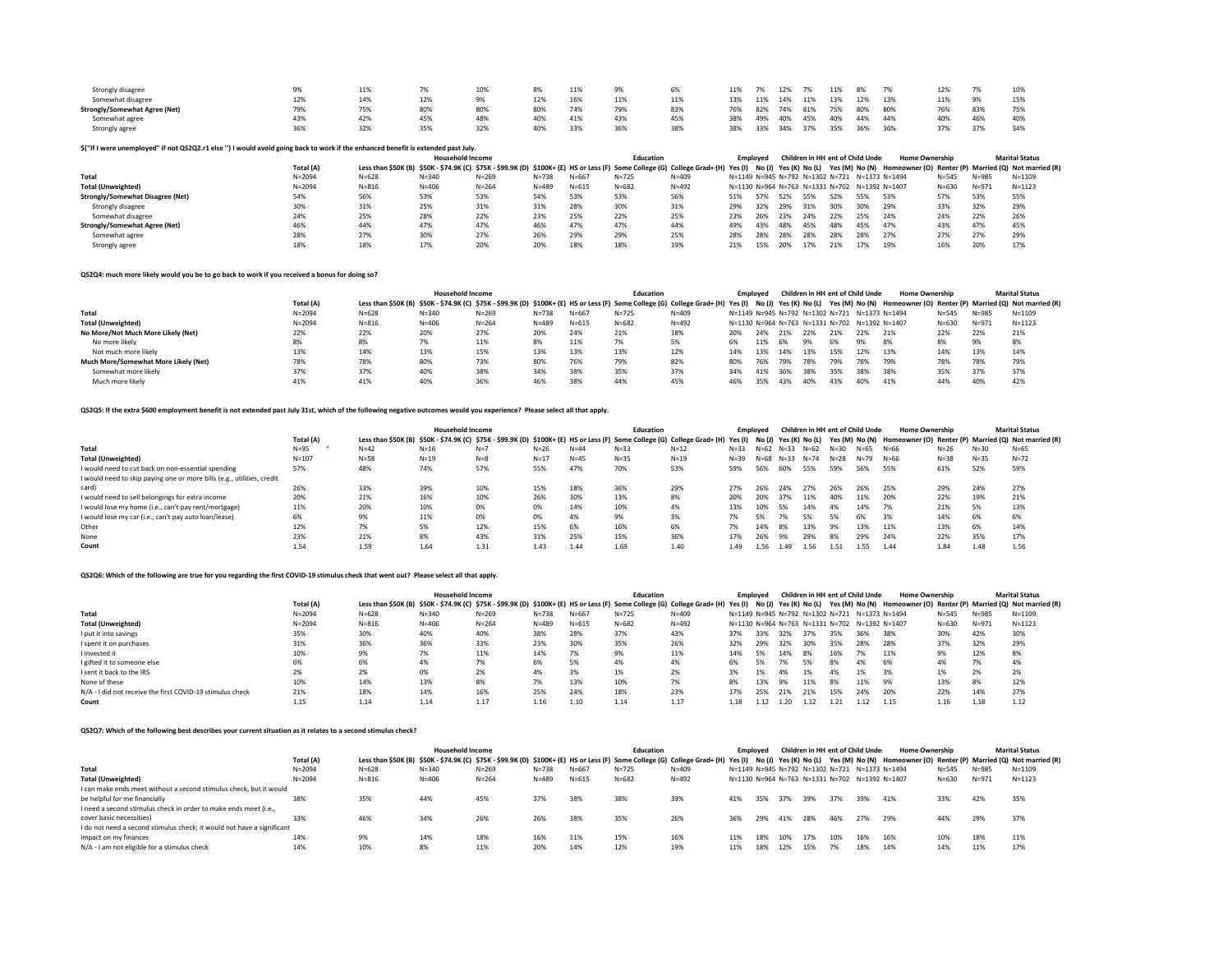## **QS2Q8: If you were exposed to COVID-19 while visiting a business, how likely would you be to sue that business as a result of the exposure?**

|                                  |            |                                                                                                                                                                                                                             | <b>Household Income</b> |           |           |           | <b>Education</b> |           |     | Emploved |       |      | Children in HH ent of Child Unde              |     | <b>Home Ownership</b> |           |           | <b>Marital Status</b> |
|----------------------------------|------------|-----------------------------------------------------------------------------------------------------------------------------------------------------------------------------------------------------------------------------|-------------------------|-----------|-----------|-----------|------------------|-----------|-----|----------|-------|------|-----------------------------------------------|-----|-----------------------|-----------|-----------|-----------------------|
|                                  | Total (A)  | Less than \$50K (B) \$50K - \$74.9K (C) \$75K - \$99.9K (D) \$100K+ (E) HS or Less (F) Some College (G) College Grad+ (H) Yes (I) No (J) Yes (K) No (L) Yes (M) No (N) Homeowner (O) Renter (P) Married (Q) Not married (R) |                         |           |           |           |                  |           |     |          |       |      |                                               |     |                       |           |           |                       |
| Total                            | $N = 2094$ | $N = 628$                                                                                                                                                                                                                   | $N = 340$               | $N = 269$ | $N = 738$ | $N = 667$ | $N = 725$        | $N = 409$ |     |          |       |      | N=1149 N=945 N=792 N=1302 N=721 N=1373 N=1494 |     |                       | $N = 545$ | $N = 985$ | $N = 1109$            |
| <b>Total (Unweighted)</b>        | $N = 2094$ | $N = 816$                                                                                                                                                                                                                   | $N = 406$               | $N = 264$ | $N = 489$ | $N = 615$ | $N = 682$        | $N = 492$ |     |          |       |      | N=1130 N=964 N=763 N=1331 N=702 N=1392 N=1407 |     |                       | $N = 630$ | $N = 971$ | $N = 1123$            |
| Not at all/Not very likely (Net) | 70%        | 68%                                                                                                                                                                                                                         | 72%                     | 76%       | 69%       | 68%       | 78%              | 70%       | 63% | 78%      | 58%   | 77%  | 57%                                           | 77% | 71%                   | 69%       | 71%       | 69%                   |
| Not at all likely                | 38%        | 35%                                                                                                                                                                                                                         | 37%                     | 45%       | 39%       | 33%       | 44%              | 40%       | 33% | 44%      | 32%   | 42%  | 31%                                           | 41% | 40%                   | 34%       | 44%       | 33%                   |
| Not very likely                  | 32%        | 33%                                                                                                                                                                                                                         | 34%                     | 31%       | 29%       | 35%       | 33%              | 30%       | 30% | 34%      | - 26% | 36%  | 26%                                           | 35% | 31%                   | 35%       | 27%       | 36%                   |
| Very/Somewhat Likely (Net)       | 30%        | 32%                                                                                                                                                                                                                         | 28%                     | 24%       | 31%       | 32%       | 22%              | 30%       | 37% | 22%      | 42%   | 23%  | 43%                                           | 23% | 29%                   | 31%       | 29%       | 31%                   |
| Somewhat likely                  | 18%        | 20%                                                                                                                                                                                                                         | 18%                     | 16%       | 18%       | 19%       | 14%              | 19%       | 22% | 14%      | -24%  | 15%  | 25%                                           | 15% | 18%                   | 20%       | 18%       | 19%                   |
| Very likely                      | 12%        | 13%                                                                                                                                                                                                                         | 10%                     | 8%        | 13%       | 12%       |                  | 11%       | 15% | 8%       | 18%   | - 8% | 18%                                           | 8%  | 11%                   | 12%       | 11%       | 12%                   |

### QS2Q9: If you were exposed to COVID-19 while at your job, how likely would you be to sue your employer as a result of the exposure?Even if you are not currently employed, we are still interested in your response.

|                                  |            |                                                                                                                                                                                                                             | <b>Household Income</b> |           |           |           | <b>Education</b> |           | Emploved |     |       |      | Children in HH ent of Child Unde              |     | <b>Home Ownership</b> |           |           | <b>Marital Status</b> |
|----------------------------------|------------|-----------------------------------------------------------------------------------------------------------------------------------------------------------------------------------------------------------------------------|-------------------------|-----------|-----------|-----------|------------------|-----------|----------|-----|-------|------|-----------------------------------------------|-----|-----------------------|-----------|-----------|-----------------------|
|                                  | Total (A)  | Less than \$50K (B) \$50K - \$74.9K (C) \$75K - \$99.9K (D) \$100K+ (E) HS or Less (F) Some College (G) College Grad+ (H) Yes (I) No (J) Yes (K) No (L) Yes (M) No (N) Homeowner (O) Renter (P) Married (Q) Not married (R) |                         |           |           |           |                  |           |          |     |       |      |                                               |     |                       |           |           |                       |
| Total                            | $N = 2094$ | $N = 628$                                                                                                                                                                                                                   | $N = 340$               | $N = 269$ | $N = 738$ | $N = 667$ | $N = 725$        | $N = 409$ |          |     |       |      | N=1149 N=945 N=792 N=1302 N=721 N=1373 N=1494 |     |                       | $N = 545$ | $N = 985$ | $N = 1109$            |
| <b>Total (Unweighted)</b>        | $N = 2094$ | $N = 816$                                                                                                                                                                                                                   | $N = 406$               | $N = 264$ | $N = 489$ | $N = 615$ | $N = 682$        | $N = 492$ |          |     |       |      | N=1130 N=964 N=763 N=1331 N=702 N=1392 N=1407 |     |                       | $N = 630$ | $N = 971$ | $N = 1123$            |
| Not at all/Not very likely (Net) | 66%        | 66%                                                                                                                                                                                                                         | 71%                     | 69%       | 63%       | 66%       | 72%              | 64%       | 60%      | 73% | 56%   | 72%  | 56%                                           | 71% | 67%                   | 62%       | 69%       | 63%                   |
| Not at all likely                | 34%        | 35%                                                                                                                                                                                                                         | 32%                     | 38%       | 34%       | 31%       | 40%              | 34%       | 31%      | 38% | - 29% | 37%  | 29%                                           | 36% | 36%                   | 29%       | 38%       | 31%                   |
| Not very likely                  | 32%        | 31%                                                                                                                                                                                                                         | 39%                     | 32%       | 29%       | 35%       | 32%              | 29%       | 29%      | 36% | 28%   | 35%  | 27%                                           | 34% | 32%                   | 33%       | 31%       | 32%                   |
| Very/Somewhat Likely (Net)       | 34%        | 34%                                                                                                                                                                                                                         | 29%                     | 31%       | 37%       | 34%       | 28%              | 36%       | 40%      | 27% | 44%   | 28%  | 44%                                           | 29% | 33%                   | 38%       | 31%       | 37%                   |
| Somewhat likely                  | 22%        | 21%                                                                                                                                                                                                                         | 20%                     | 20%       | 23%       | 21%       | 19%              | 25%       | 24%      | 19% | -25%  | -20% | 25%                                           | 20% | 21%                   | 25%       | 19%       | 25%                   |
| Very likely                      | 12%        | 13%                                                                                                                                                                                                                         | 9%                      | 11%       | 14%       | 13%       | 10%              | 12%       | 16%      | 8%  | 18%   | -9%  | 19%                                           | 9%  | 12%                   | 13%       | 12%       | 12%                   |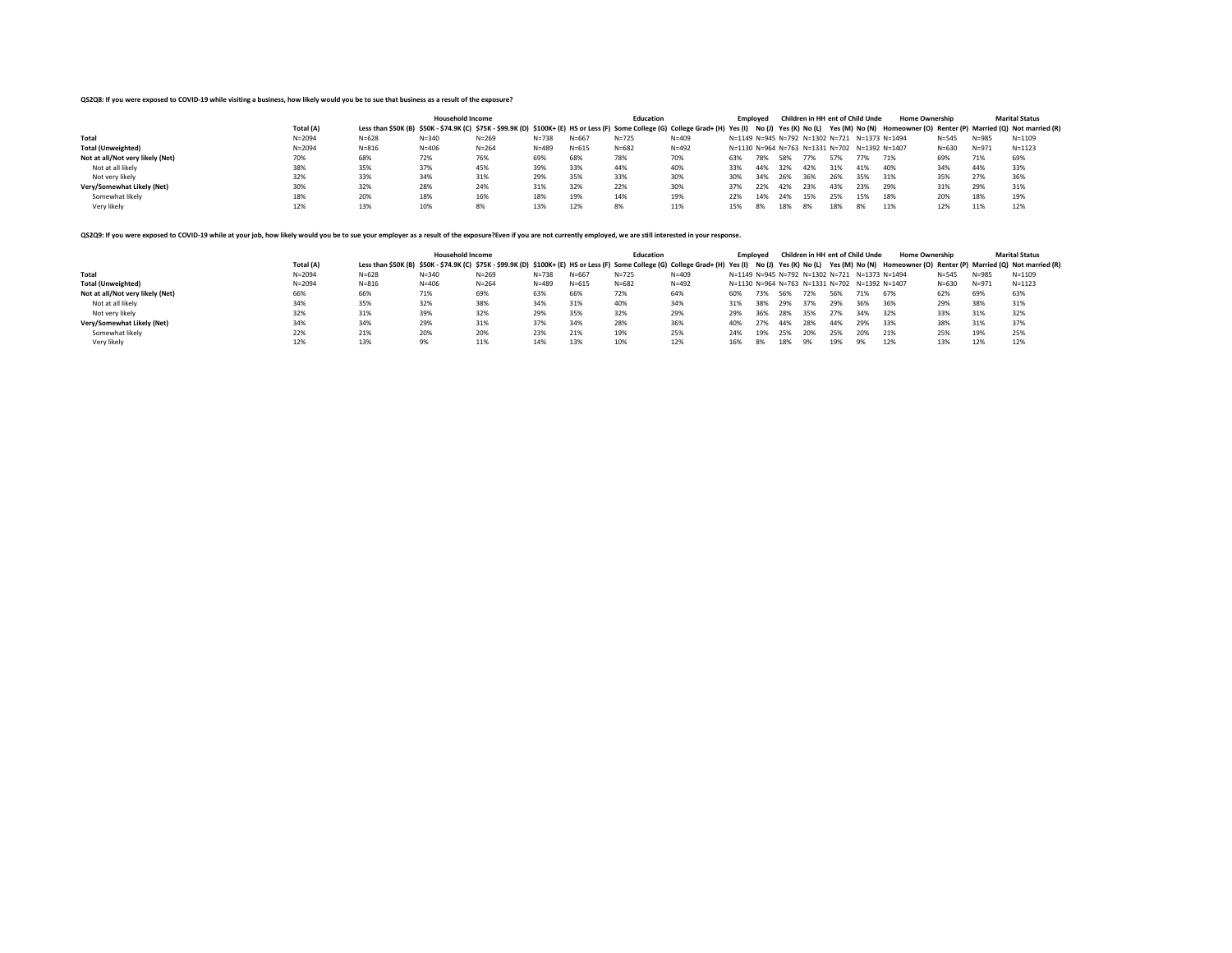## **070220 - HOD FLASH Survey**

# **QS2Q1: The U.S. government has been offering an extra \$600 in unemployment benefits per week due to COVID-19. This enhanced benefit is scheduled to end July 31st, 2020. Which of the following statements regarding the enhanced unemployment benefits best align with your views?**

|                                                                          |            | <b>Unemployment Benefit Status</b>  |                                         |                                |  |  |  |  |
|--------------------------------------------------------------------------|------------|-------------------------------------|-----------------------------------------|--------------------------------|--|--|--|--|
|                                                                          |            |                                     | Previously receiving the extra \$600    |                                |  |  |  |  |
|                                                                          |            | Currently receiving the extra \$600 | unemployment benefit, but no longer are | Never received the extra \$600 |  |  |  |  |
|                                                                          | Total (A)  | unemployment benefit (B)            | (C)                                     | unemployment benefit (D)       |  |  |  |  |
| <b>Total</b>                                                             | $N = 2094$ | $N = 95$                            | $N = 312$                               | $N = 1687$                     |  |  |  |  |
| <b>Total (Unweighted)</b>                                                | $N = 2094$ | $N = 107$                           | $N = 316$                               | $N = 1671$                     |  |  |  |  |
| Net Benefit Should End in July                                           | 42%        | 30%                                 | 51%                                     | 41%                            |  |  |  |  |
| The extra \$600 per week benefit should expire in July as scheduled      | 31%        | 21%                                 | 28%                                     | 32%                            |  |  |  |  |
| Congress should extend the extra \$600 per week benefit into July        | 12%        | 10%                                 | 23%                                     | 10%                            |  |  |  |  |
| Net Benefit Should End After July                                        | 58%        | 70%                                 | 49%                                     | 59%                            |  |  |  |  |
| Congress should extend the extra \$600 per week benefit into the fall of |            |                                     |                                         |                                |  |  |  |  |
| 2020 (September, October, and November)                                  | 17%        | 17%                                 | 17%                                     | 17%                            |  |  |  |  |
| Congress should extend the extra \$600 per week benefit past winter of   |            |                                     |                                         |                                |  |  |  |  |
| 2020-21 (December, January, and February)                                | 17%        | 27%                                 | 6%                                      | 18%                            |  |  |  |  |
| Congress should extend the extra \$600 per week benefit into August      | 15%        | 13%                                 | 17%                                     | 15%                            |  |  |  |  |
| Congress should extend the extra \$600 per week benefit into the winter  |            |                                     |                                         |                                |  |  |  |  |
| of 2020-21 (December, January, and February)                             | 8%         | 13%                                 | 9%                                      | 8%                             |  |  |  |  |

# **QS2Q2: Which of the following best describes your experience with collecting the extra \$600 unemployment benefit due to COVID-19?**

|                                                                         | Total (A)  | Currently receiving the extra \$600<br>unemployment benefit (B) | <b>Unemployment Benefit Status</b><br>Previously receiving the extra \$600<br>unemployment benefit, but no longer are<br>(C) | Never received the extra \$600<br>unemployment benefit (D) |
|-------------------------------------------------------------------------|------------|-----------------------------------------------------------------|------------------------------------------------------------------------------------------------------------------------------|------------------------------------------------------------|
| Total                                                                   | $N = 2094$ | $N = 95$                                                        | $N = 312$                                                                                                                    | N=1687                                                     |
| <b>Total (Unweighted)</b>                                               | $N = 2094$ | $N = 107$                                                       | $N = 316$                                                                                                                    | $N = 1671$                                                 |
| I never received the extra \$600 unemployment benefit                   | 81%        | 0%                                                              | 0%                                                                                                                           | 100%                                                       |
| I was previously receiving the extra \$600 unemployment benefit, but no |            |                                                                 |                                                                                                                              |                                                            |
| longer am                                                               | 15%        | 0%                                                              | 100%                                                                                                                         | 0%                                                         |
| I am currently receiving the extra \$600 unemployment benefit           | 5%         | 100%                                                            | 0%                                                                                                                           | 0%                                                         |

# **QS2Q3: How much do you agree or disagree with each of the following statements about the enhanced unemployment benefit of an extra \$600 per week?**

# **The enhanced unemployment benefit discourages people from going back to work.**

|                                      |            |                                     | <b>Unemployment Benefit Status</b>      |                                |
|--------------------------------------|------------|-------------------------------------|-----------------------------------------|--------------------------------|
|                                      |            |                                     | Previously receiving the extra \$600    |                                |
|                                      |            | Currently receiving the extra \$600 | unemployment benefit, but no longer are | Never received the extra \$600 |
|                                      | Total (A)  | unemployment benefit (B)            | (C)                                     | unemployment benefit (D)       |
| Total                                | $N = 2094$ | $N=95$                              | $N = 312$                               | $N = 1687$                     |
| <b>Total (Unweighted)</b>            | $N = 2094$ | $N = 107$                           | $N = 316$                               | $N = 1671$                     |
| Strongly/Somewhat Disagree (Net)     | 38%        | 56%                                 | 44%                                     | 36%                            |
| Strongly disagree                    | 16%        | 32%                                 | 16%                                     | 15%                            |
| Somewhat disagree                    | 22%        | 24%                                 | 28%                                     | 21%                            |
| <b>Strongly/Somewhat Agree (Net)</b> | 62%        | 44%                                 | 56%                                     | 64%                            |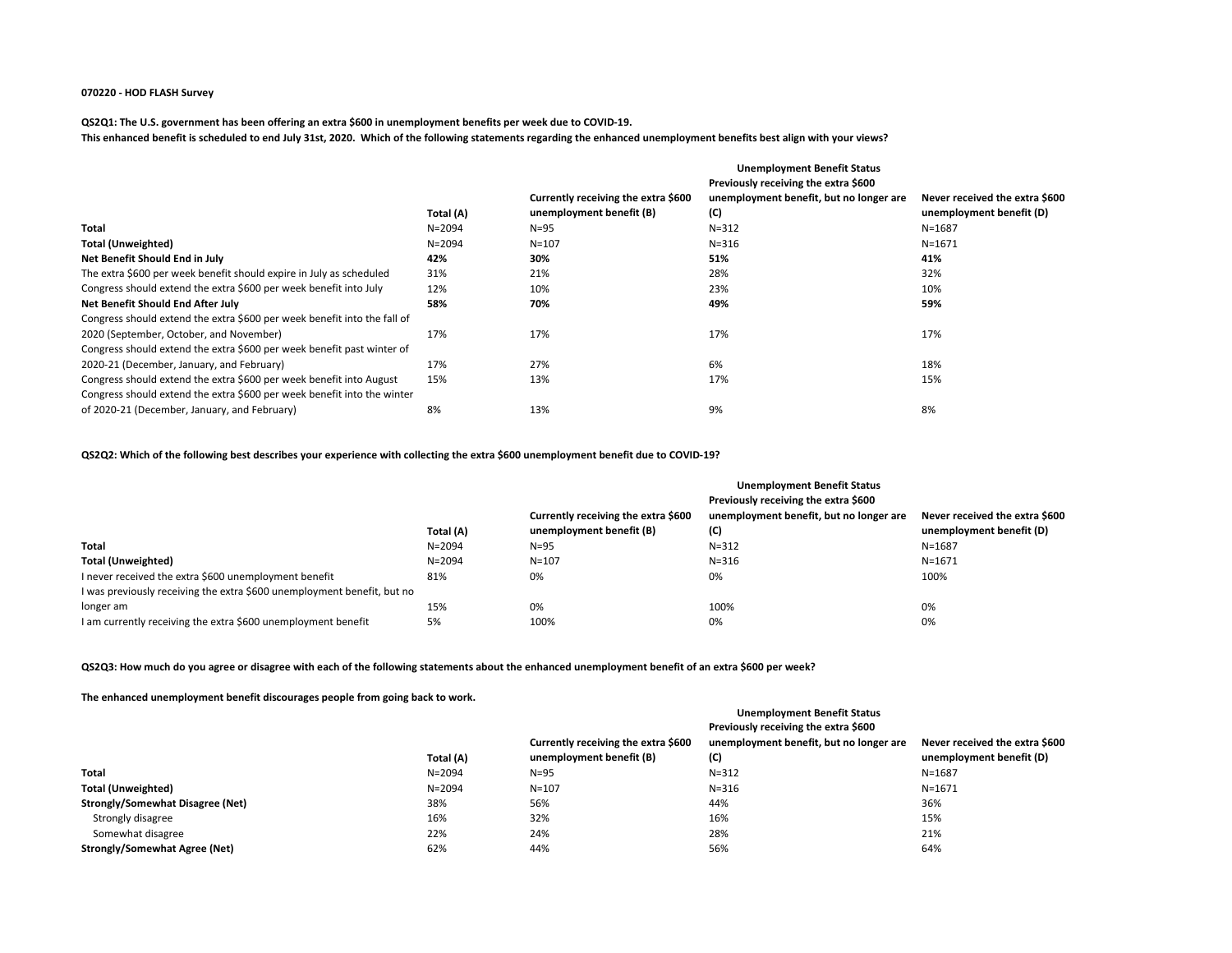| Somewhat agree | 34% | 34% | 210<br><b>JT10</b> | 35% |
|----------------|-----|-----|--------------------|-----|
| Strongly agree | 28% | 9%  | 25%                | 29% |

# **Offering the enhanced unemployment benefit is beneficial to the U.S. economy.**

|            |                                     | Previously receiving the extra \$600    |                                    |
|------------|-------------------------------------|-----------------------------------------|------------------------------------|
|            | Currently receiving the extra \$600 | unemployment benefit, but no longer are | Never received the extra \$600     |
| Total (A)  | unemployment benefit (B)            | (C)                                     | unemployment benefit (D)           |
| $N = 2094$ | $N = 95$                            | $N = 312$                               | $N = 1687$                         |
| $N = 2094$ | $N = 107$                           | $N = 316$                               | $N = 1671$                         |
| 32%        | 23%                                 | 34%                                     | 32%                                |
| 11%        | 14%                                 | 9%                                      | 11%                                |
| 21%        | 9%                                  | 26%                                     | 21%                                |
| 68%        | 77%                                 | 66%                                     | 68%                                |
| 43%        | 34%                                 | 41%                                     | 44%                                |
| 25%        | 43%                                 | 25%                                     | 24%                                |
|            |                                     |                                         | <b>Unemployment Benefit Status</b> |

**I would support the US government offering return-to-work bonuses to employees who returnto the workforce either with their prior employer or a new employer.**

|                                         |            | <b>Unemployment Benefit Status</b><br>Previously receiving the extra \$600 |                                                |                                                            |  |  |  |  |
|-----------------------------------------|------------|----------------------------------------------------------------------------|------------------------------------------------|------------------------------------------------------------|--|--|--|--|
|                                         | Total (A)  | Currently receiving the extra \$600<br>unemployment benefit (B)            | unemployment benefit, but no longer are<br>(C) | Never received the extra \$600<br>unemployment benefit (D) |  |  |  |  |
| <b>Total</b>                            | $N = 2094$ | $N=95$                                                                     | $N = 312$                                      | $N = 1687$                                                 |  |  |  |  |
| Total (Unweighted)                      | $N = 2094$ | $N = 107$                                                                  | $N = 316$                                      | $N = 1671$                                                 |  |  |  |  |
| <b>Strongly/Somewhat Disagree (Net)</b> | 31%        | 27%                                                                        | 35%                                            | 31%                                                        |  |  |  |  |
| Strongly disagree                       | 13%        | 13%                                                                        | 12%                                            | 13%                                                        |  |  |  |  |
| Somewhat disagree                       | 18%        | 14%                                                                        | 23%                                            | 18%                                                        |  |  |  |  |
| <b>Strongly/Somewhat Agree (Net)</b>    | 69%        | 73%                                                                        | 65%                                            | 69%                                                        |  |  |  |  |
| Somewhat agree                          | 41%        | 35%                                                                        | 34%                                            | 43%                                                        |  |  |  |  |
| Strongly agree                          | 28%        | 38%                                                                        | 32%                                            | 26%                                                        |  |  |  |  |

**I would support the US government offering incentives (e.g. taxes, grants, zero-interest loans)to businesses to rehire employees that were let-go, furloughed, or had hours reduced**

|                                         |            |                                     | Previously receiving the extra \$600    |                                |
|-----------------------------------------|------------|-------------------------------------|-----------------------------------------|--------------------------------|
|                                         |            | Currently receiving the extra \$600 | unemployment benefit, but no longer are | Never received the extra \$600 |
|                                         | Total (A)  | unemployment benefit (B)            | (C)                                     | unemployment benefit (D)       |
| <b>Total</b>                            | $N = 2094$ | $N = 95$                            | $N = 312$                               | N=1687                         |
| <b>Total (Unweighted)</b>               | $N = 2094$ | $N = 107$                           | $N = 316$                               | $N = 1671$                     |
| <b>Strongly/Somewhat Disagree (Net)</b> | 21%        | 24%                                 | 32%                                     | 19%                            |
| Strongly disagree                       | 9%         | 13%                                 | 9%                                      | 9%                             |
| Somewhat disagree                       | 12%        | 10%                                 | 23%                                     | 10%                            |
| <b>Strongly/Somewhat Agree (Net)</b>    | 79%        | 76%                                 | 68%                                     | 81%                            |
| Somewhat agree                          | 43%        | 40%                                 | 36%                                     | 44%                            |
| Strongly agree                          | 36%        | 36%                                 | 32%                                     | 37%                            |

**Unemployment Benefit Status**

**\${"If I were unemployed" if not QS2Q2.r1 else ''} I would avoid going back to work if the enhanced benefit is extended past July.**

| Unemployment Benefit Status                                                    |                                |
|--------------------------------------------------------------------------------|--------------------------------|
| Previously receiving the extra \$600                                           |                                |
| unemployment benefit, but no longer are<br>Currently receiving the extra \$600 | Never received the extra \$600 |
| Total (A)<br>(C)<br>unemployment benefit (B)                                   | unemployment benefit (D)       |
| Total<br>$N = 2094$<br>$N = 312$<br>$N = 95$                                   | N=1687                         |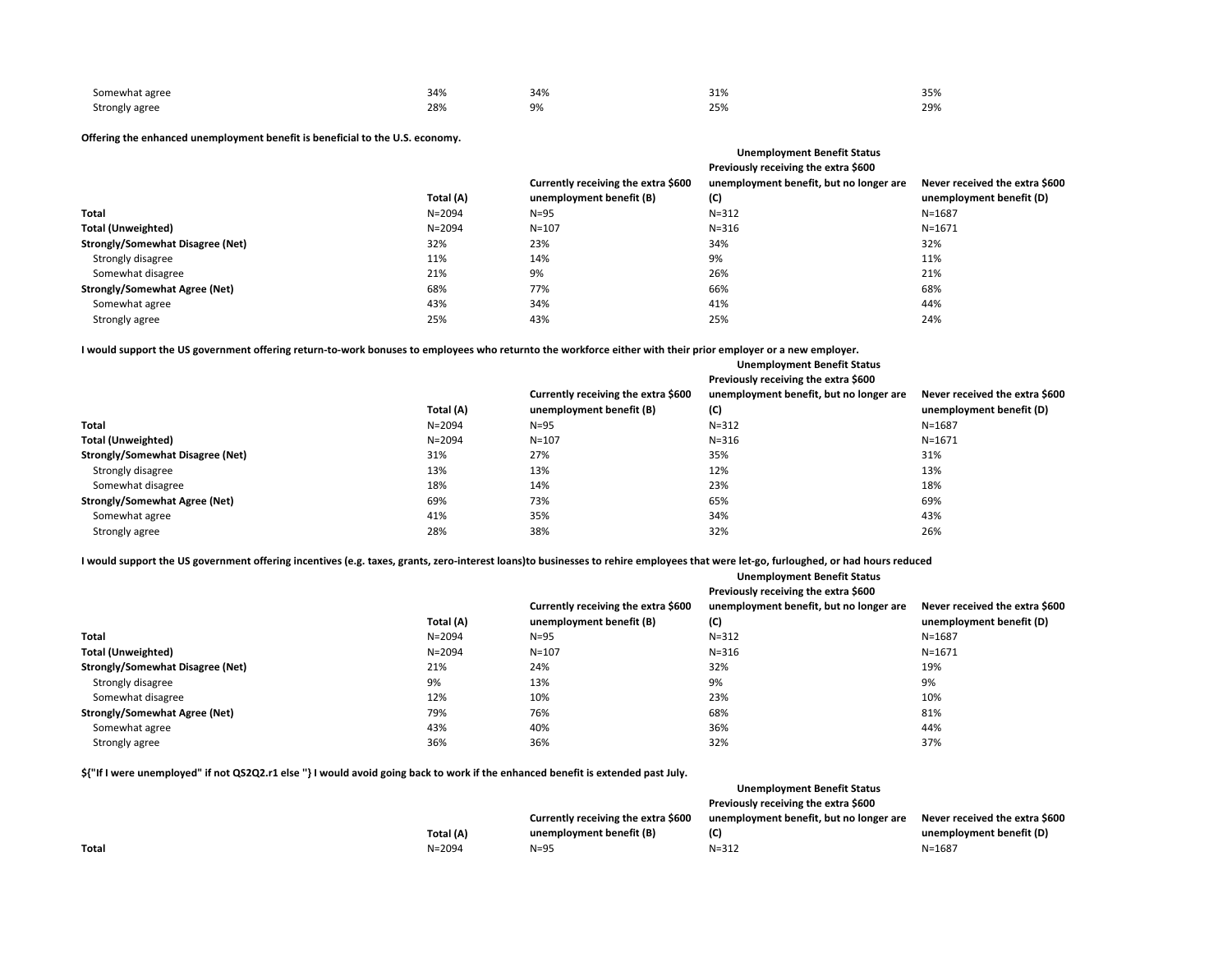| <b>Total (Unweighted)</b>            | $N = 2094$ | $N = 107$ | $N = 316$ | $N = 1671$ |
|--------------------------------------|------------|-----------|-----------|------------|
| Strongly/Somewhat Disagree (Net)     | 54%        | 67%       | 43%       | 55%        |
| Strongly disagree                    | 30%        | 37%       | 20%       | 32%        |
| Somewhat disagree                    | 24%        | 30%       | 23%       | 24%        |
| <b>Strongly/Somewhat Agree (Net)</b> | 46%        | 33%       | 57%       | 45%        |
| Somewhat agree                       | 28%        | 18%       | 36%       | 27%        |
| Strongly agree                       | 18%        | 15%       | 22%       | 18%        |

**QS2Q4: much more likely would you be to go back to work if you received a bonus for doing so?**

|            |                                     | <b>Unemployment Benefit Status</b>      |                                |
|------------|-------------------------------------|-----------------------------------------|--------------------------------|
|            |                                     | Previously receiving the extra \$600    |                                |
|            | Currently receiving the extra \$600 | unemployment benefit, but no longer are | Never received the extra \$600 |
| Total (A)  | unemployment benefit (B)            | (C)                                     | unemployment benefit (D)       |
| $N = 2094$ | $N=95$                              | $N = 312$                               | $N = 1687$                     |
| $N = 2094$ | $N = 107$                           | $N = 316$                               | $N = 1671$                     |
| 22%        | 33%                                 | 23%                                     | 21%                            |
| 8%         | 17%                                 | 5%                                      | 8%                             |
| 13%        | 16%                                 | 18%                                     | 12%                            |
| 78%        | 67%                                 | 77%                                     | 79%                            |
| 37%        | 31%                                 | 39%                                     | 37%                            |
| 41%        | 36%                                 | 39%                                     | 42%                            |
|            |                                     |                                         |                                |

**QS2Q5: If the extra \$600 employment benefit is not extended past July 31st, which of the following negative outcomes would you experience? Please select all that apply.**

|                                                                              |           |                                                                 | <b>Unemployment Benefit Status</b><br>Previously receiving the extra \$600 |                                                            |
|------------------------------------------------------------------------------|-----------|-----------------------------------------------------------------|----------------------------------------------------------------------------|------------------------------------------------------------|
|                                                                              | Total (A) | Currently receiving the extra \$600<br>unemployment benefit (B) | unemployment benefit, but no longer are<br>(C)                             | Never received the extra \$600<br>unemployment benefit (D) |
| Total                                                                        | $N=95$    | $N = 95$                                                        | $N=0$                                                                      | $N=0$                                                      |
| <b>Total (Unweighted)</b>                                                    | $N = 107$ | $N = 107$                                                       | $N=0$                                                                      | $N=0$                                                      |
| I would need to cut back on non-essential spending                           | 57%       | 57%                                                             | 0%                                                                         | 0%                                                         |
| I would need to skip paying one or more bills (e.g., utilities, credit card) | 26%       | 26%                                                             | 0%                                                                         | 0%                                                         |
| I would need to sell belongings for extra income                             | 20%       | 20%                                                             | 0%                                                                         | 0%                                                         |
| I would lose my home (i.e., can't pay rent/mortgage)                         | 11%       | 11%                                                             | 0%                                                                         | 0%                                                         |
| I would lose my car (i.e., can't pay auto loan/lease)                        | 6%        | 6%                                                              | 0%                                                                         | 0%                                                         |
| Other                                                                        | 12%       | 12%                                                             | 0%                                                                         | 0%                                                         |
| None                                                                         | 23%       | 23%                                                             | 0%                                                                         | 0%                                                         |
| Count                                                                        | 1.54      | 1.54                                                            | 0.00                                                                       | 0.00                                                       |

**QS2Q6: Which of the following are true for you regarding the first COVID-19 stimulus check that went out? Please select all that apply.**

|                           |            |                                     | <b>Unemployment Benefit Status</b>      |                                |
|---------------------------|------------|-------------------------------------|-----------------------------------------|--------------------------------|
|                           |            |                                     | Previously receiving the extra \$600    |                                |
|                           |            | Currently receiving the extra \$600 | unemployment benefit, but no longer are | Never received the extra \$600 |
|                           | Total (A)  | unemployment benefit (B)            | (C)                                     | unemployment benefit (D)       |
| Total                     | $N = 2094$ | $N=95$                              | $N = 312$                               | $N = 1687$                     |
| <b>Total (Unweighted)</b> | N=2094     | $N = 107$                           | $N = 316$                               | $N = 1671$                     |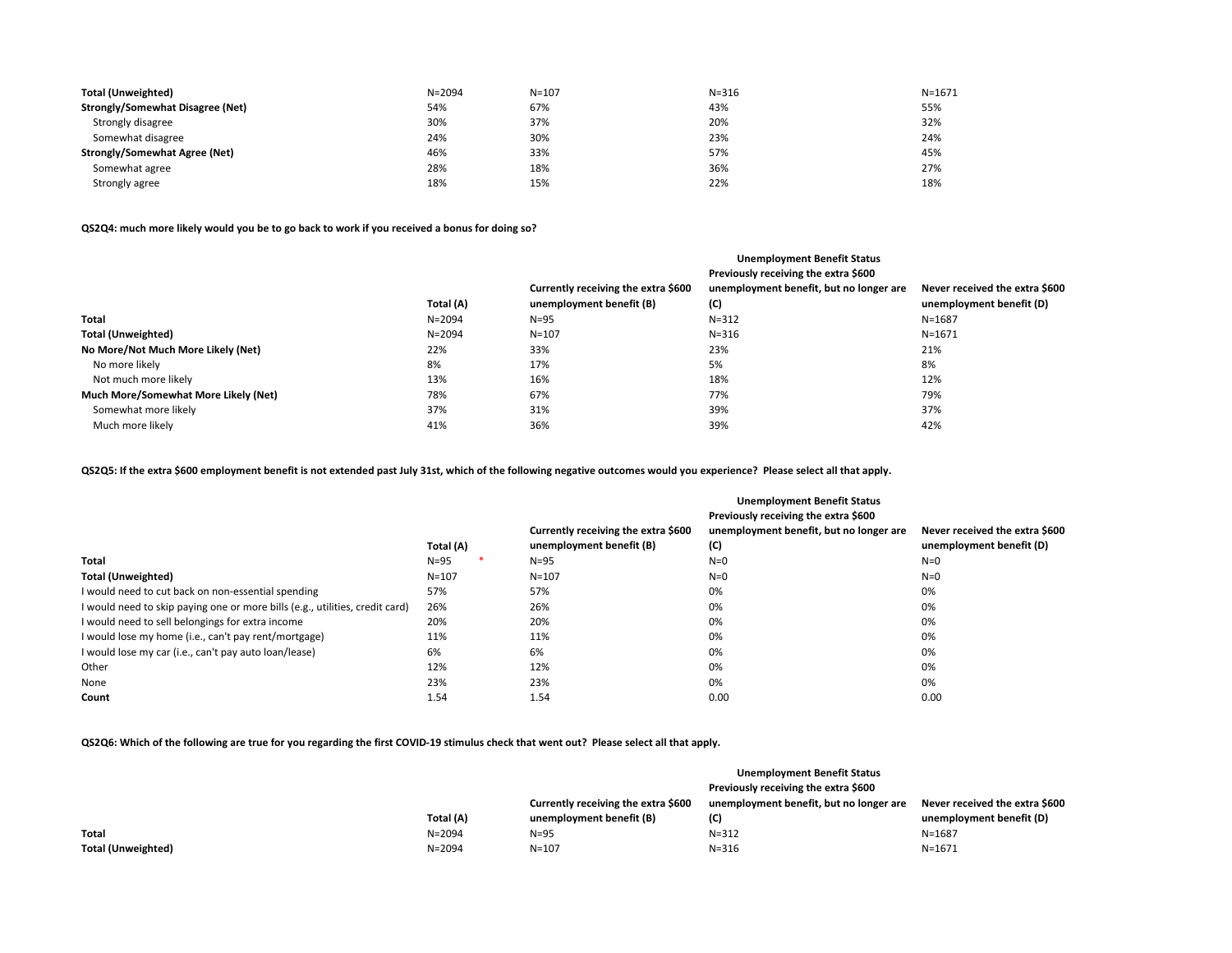| I put it into savings                                     | 35%  | 45%  | 40%  | 34%  |
|-----------------------------------------------------------|------|------|------|------|
| I spent it on purchases                                   | 31%  | 21%  | 34%  | 30%  |
| I invested it                                             | 10%  | 14%  | 24%  | 7%   |
| I gifted it to someone else                               | 6%   | 10%  | 13%  | 4%   |
| I sent it back to the IRS                                 | 2%   | 2%   | 9%   | 1%   |
| None of these                                             | 10%  | 7%   | 5%   | 11%  |
| N/A - I did not receive the first COVID-19 stimulus check | 21%  | 16%  | 5%   | 24%  |
| Count                                                     | 1.15 | 1.15 | 1.31 | 1.12 |

# **QS2Q7: Which of the following best describes your current situation as it relates to a second stimulus check?**

|                                                                        |            |                                     | <b>Unemployment Benefit Status</b>      |                                |
|------------------------------------------------------------------------|------------|-------------------------------------|-----------------------------------------|--------------------------------|
|                                                                        |            |                                     | Previously receiving the extra \$600    |                                |
|                                                                        |            | Currently receiving the extra \$600 | unemployment benefit, but no longer are | Never received the extra \$600 |
|                                                                        | Total (A)  | unemployment benefit (B)            | (C)                                     | unemployment benefit (D)       |
| Total                                                                  | $N = 2094$ | $N=95$                              | $N = 312$                               | $N = 1687$                     |
| <b>Total (Unweighted)</b>                                              | $N = 2094$ | $N = 107$                           | $N = 316$                               | $N = 1671$                     |
| I can make ends meet without a second stimulus check, but it would be  |            |                                     |                                         |                                |
| helpful for me financially                                             | 38%        | 47%                                 | 41%                                     | 37%                            |
| I need a second stimulus check in order to make ends meet (i.e., cover |            |                                     |                                         |                                |
| basic necessities)                                                     | 33%        | 36%                                 | 50%                                     | 30%                            |
| I do not need a second stimulus check; it would not have a significant |            |                                     |                                         |                                |
| impact on my finances                                                  | 14%        | 6%                                  | 9%                                      | 16%                            |
| N/A - I am not eligible for a stimulus check                           | 14%        | 10%                                 | 1%                                      | 17%                            |

**QS2Q8: If you were exposed to COVID-19 while visiting a business, how likely would you be to sue that business as a result of the exposure?**

|                                  | Total (A)  | Currently receiving the extra \$600<br>unemployment benefit (B) | <b>Unemployment Benefit Status</b><br>Previously receiving the extra \$600<br>unemployment benefit, but no longer are<br>(C) | Never received the extra \$600<br>unemployment benefit (D) |
|----------------------------------|------------|-----------------------------------------------------------------|------------------------------------------------------------------------------------------------------------------------------|------------------------------------------------------------|
| Total                            | $N = 2094$ | $N = 95$                                                        | $N = 312$                                                                                                                    | $N = 1687$                                                 |
| <b>Total (Unweighted)</b>        | $N = 2094$ | $N = 107$                                                       | $N = 316$                                                                                                                    | $N = 1671$                                                 |
| Not at all/Not very likely (Net) | 70%        | 62%                                                             | 43%                                                                                                                          | 75%                                                        |
| Not at all likely                | 38%        | 32%                                                             | 19%                                                                                                                          | 42%                                                        |
| Not very likely                  | 32%        | 30%                                                             | 24%                                                                                                                          | 34%                                                        |
| Very/Somewhat Likely (Net)       | 30%        | 38%                                                             | 57%                                                                                                                          | 25%                                                        |
| Somewhat likely                  | 18%        | 23%                                                             | 32%                                                                                                                          | 16%                                                        |
| Very likely                      | 12%        | 15%                                                             | 25%                                                                                                                          | 9%                                                         |

**QS2Q9: If you were exposed to COVID-19 while at your job, how likely would you be to sue your employer as a result of the exposure? Even if you are not currently employed, we are still interested in your response.**

|       |            |                                     | Unemployment Benefit Status             |                                |
|-------|------------|-------------------------------------|-----------------------------------------|--------------------------------|
|       |            |                                     | Previously receiving the extra \$600    |                                |
|       |            | Currently receiving the extra \$600 | unemployment benefit, but no longer are | Never received the extra \$600 |
|       | Total (A)  | unemployment benefit (B)            | (C)                                     | unemployment benefit (D)       |
| Total | $N = 2094$ | $N = 95$                            | $N = 312$                               | $N = 1687$                     |
|       |            |                                     |                                         |                                |